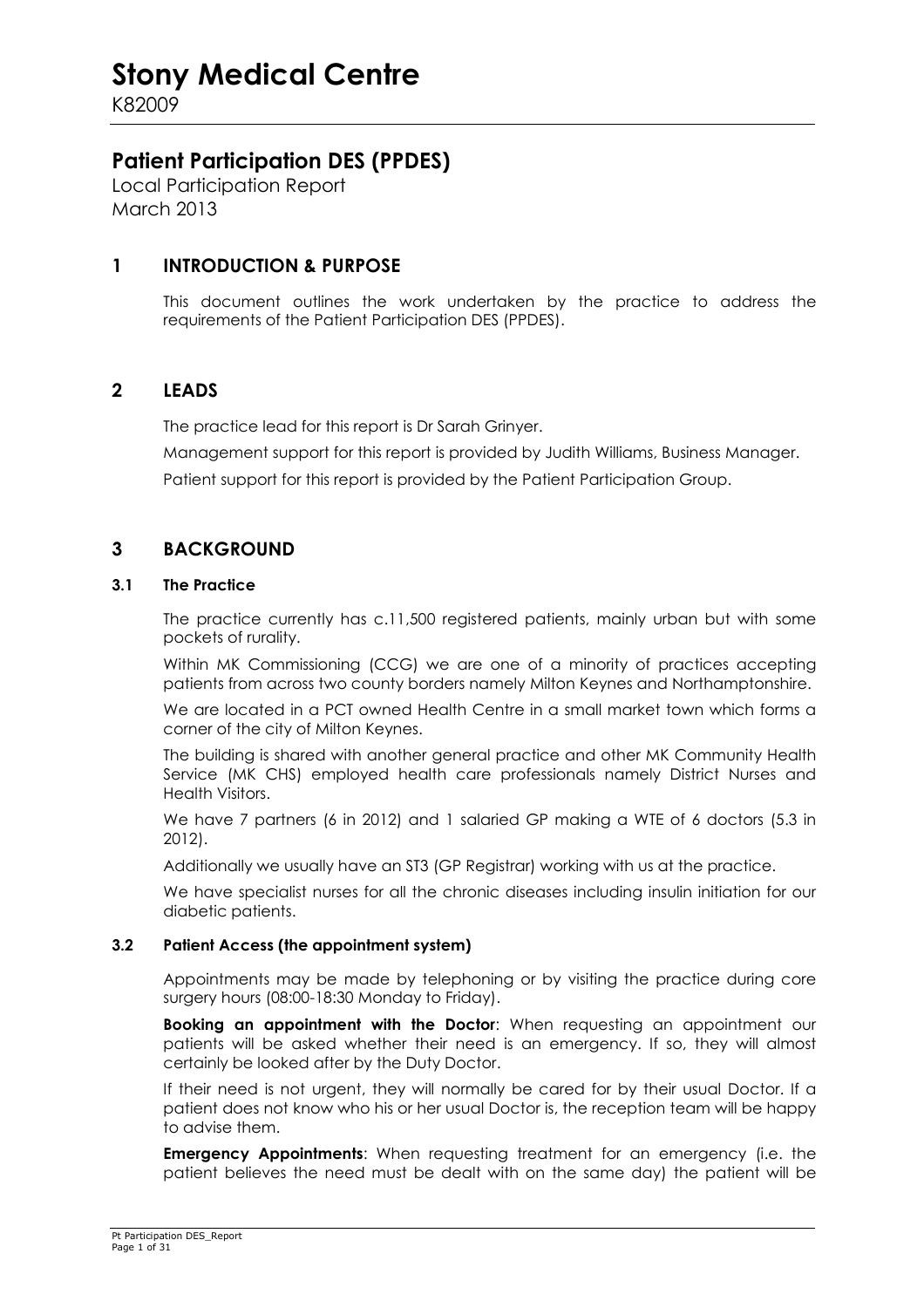asked to provide a brief overview of what is wrong with him/her to the receptionist. The receptionist will pass this information to the Duty Doctor who will then be able to prioritise care.

In the first instance, the Duty Doctor will telephone the patient and together will agree the best course of action.

**Routine, non-urgent appointments (bookable in advance):** When requesting a routine, non-urgent appointment the receptionist will endeavour to accommodate a patient's preference for timescale and timing. If it is not possible to find an appointment that is suitable for the patient s/he may be offered an appointment with another Doctor or she will ask the patients usual Doctor to telephone him/her. All the Doctors have access to appointments that are not available for the administrative team to release. If the patient's usual Doctor needs to see him/her, the doctor will make an appointment available. The receptionist will, of course, discuss this with the patient at the time of booking.

**In summary**, there is no need for a patient to call in day after day asking for an appointment; they can leave a message for the Doctor and s/he will telephone them back.

**Extended Hours:** Patients may pre-book appointments in our extended hour's surgeries.

Extended hours clinics are offered through the week as follows:

- 07:30 08:00 Monday & Tuesday (Nurse)
- $\bullet$  18:30 19:30 Wednesday (GP)
- 18:30 19:30 Friday (GP)
- 08.00 12:15 Saturday (GP)

As these are routine, non urgent appointments patients are encouraged to book extended hours appointments with their usual doctor to ensure continuity of care.

Appointments may be booked via the usual methods of either telephoning the practice or visiting the practice in person during core hours.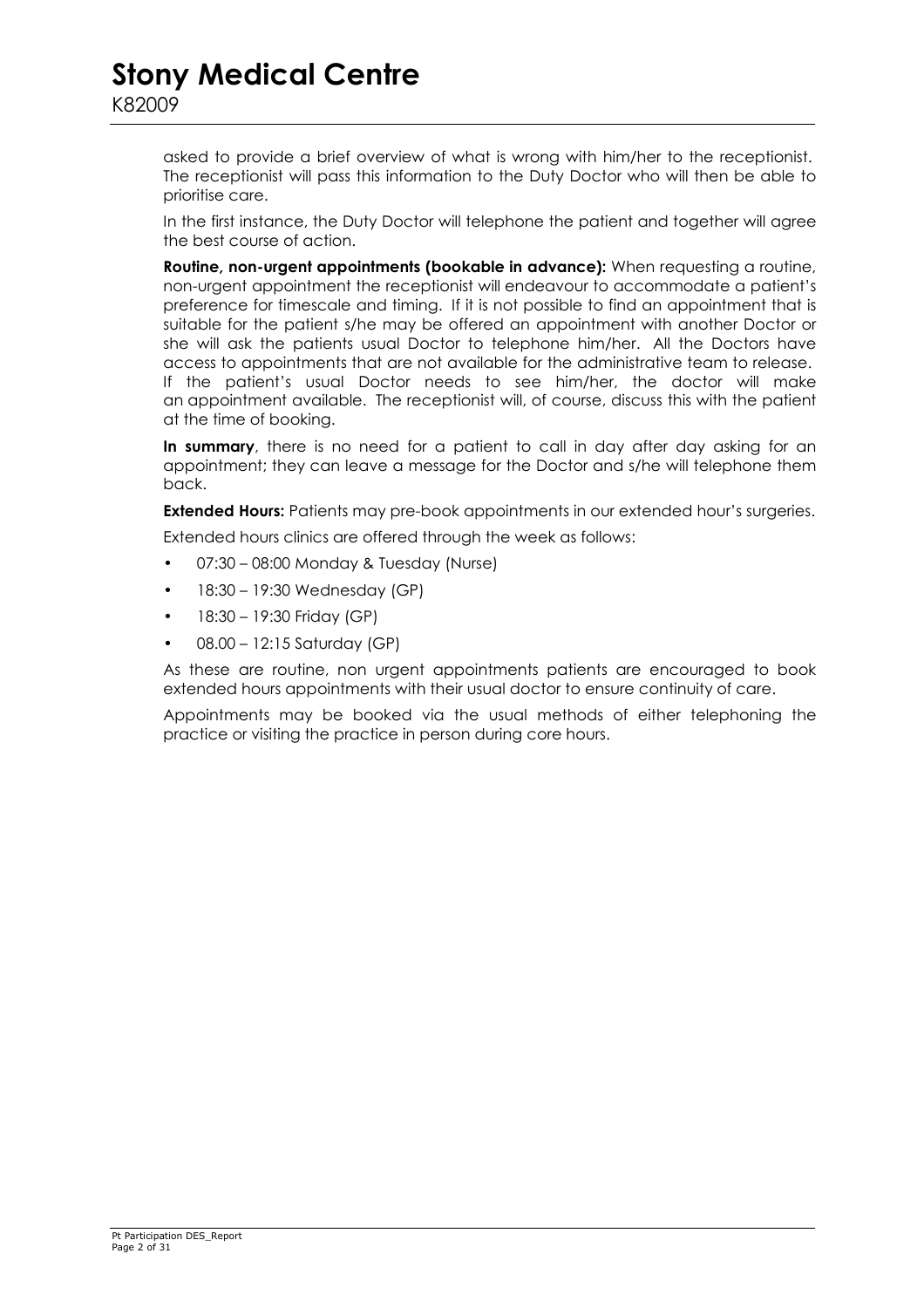#### **3.3 Patient Demographics**

Age & Gender



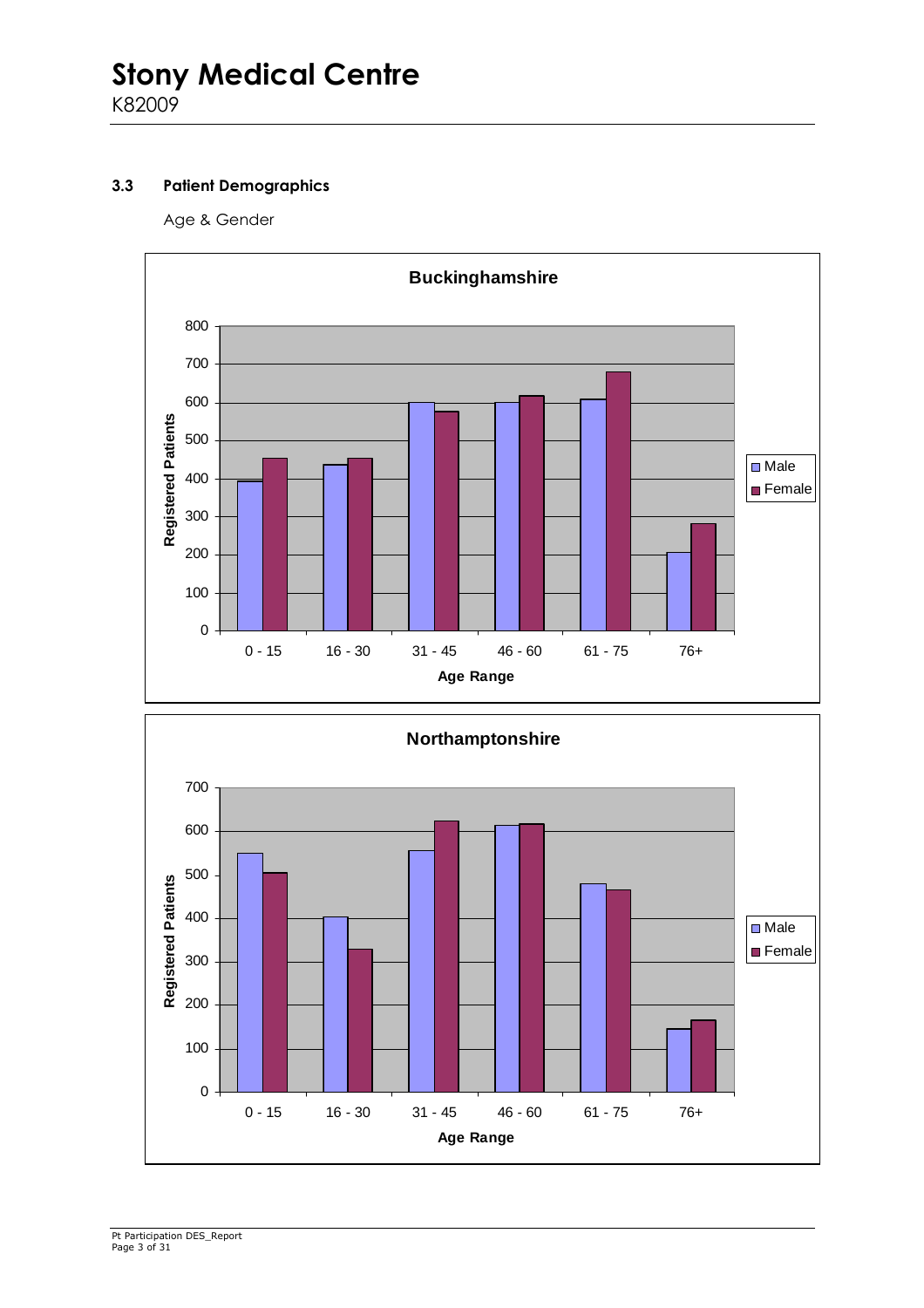K82009

**Ethnicity** 



### **4 PRACTICE UPDATE**

#### **4.1 Demand**

 General Practice has seen an increase in demand over the years. Consultation rates per person per year is one measure used to assess demand:

| Average consultation rates per person per year |                |  |
|------------------------------------------------|----------------|--|
| 1995                                           | 3.9            |  |
| 2000                                           | 4.25           |  |
| 2005                                           | 5.1            |  |
| 2010                                           | 5.25           |  |
| 2015                                           | Forecast, 6.75 |  |

We will continue to work hard to meet this demand.

#### **4.2 Appointments and Access**

 The practice offers a number of different types of appointments with different health care professionals and range from 5 minute emergency appointments with a GP to 30 minute diabetic reviews with a specialist nurse. In addition we offer telephone consultations and Saturday surgeries for those who find it more difficult to attend within working hours.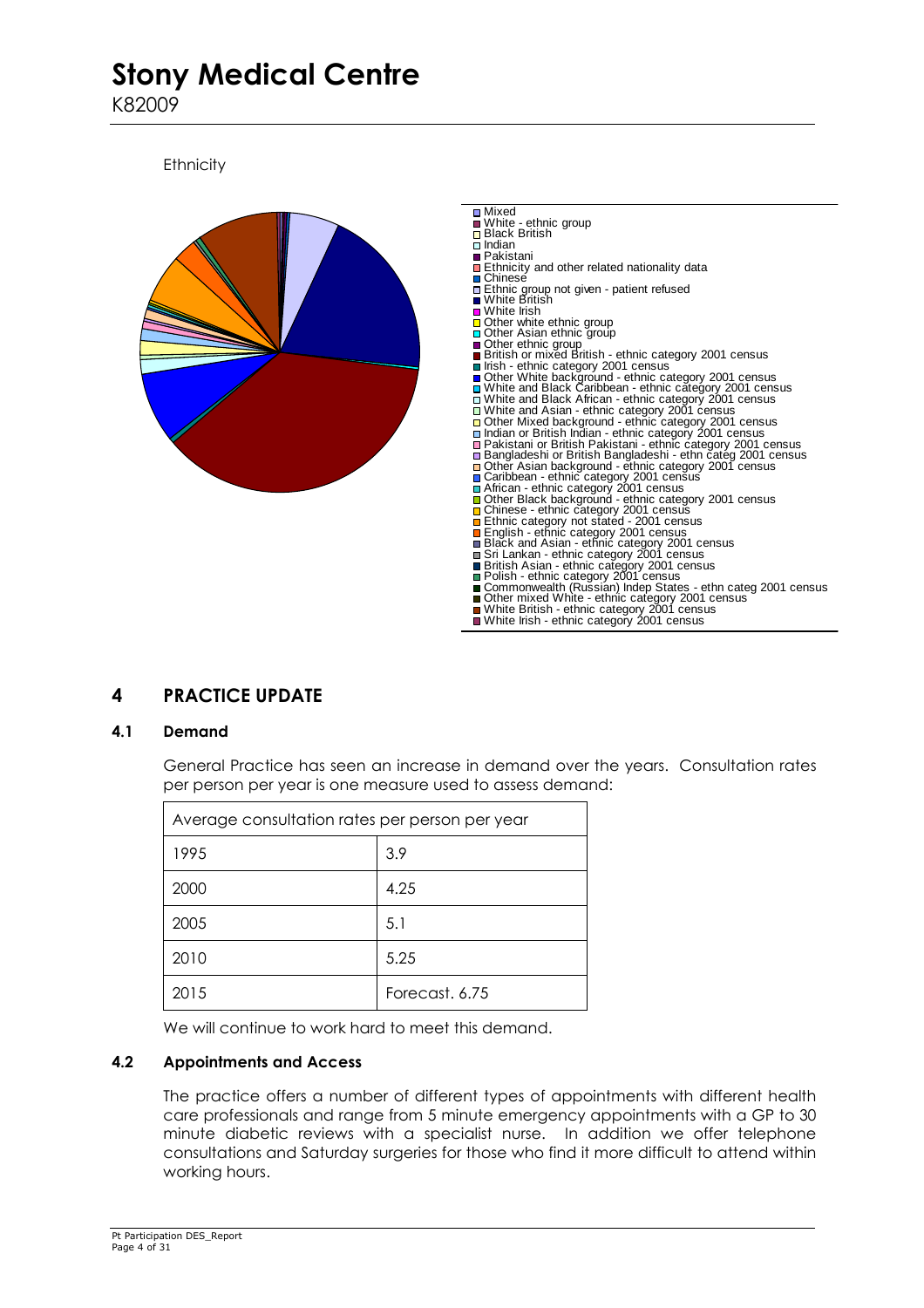There is no national guidance advising practices on the number of appointments they are required to provide. Current local guidance from NHS MK & N'Hants is that we should provide 72 appointments per 1,000 patients per week.

During November 2012 Stony Medical Centre provided 171 appointments per 1,000 patients per week. This was **230% the local recommendation**.

#### **4.3 Prescriptions**

Prescriptions form a huge part of the daily workload of the GP.

When a patient requests medication the doctor has to check that it is safe for the patient to continue to take. This may involve checking notes and making sure the patient has had the necessary blood tests or investigations to ensure that it is safe for him/her to continue.

We receive, on average, 134 requests for 301 items every single day, roughly 2,900 prescriptions per month.

#### **4.4 SystmOne**

On 14 February our new computer records and appointment system, SystmOne went live.

On the whole the changeover has gone smoothly.

Between 6 & 13 February (inc) we were in "the cut over period" where we could still access records in our old clinical system but could not write anything into the new system.

Now that our new system is live we are copying over all the records made between 6 & 13 February to ensure our patient's medical records are complete.

During those 6 working days we undertook:

- **18** home visits
- **323** admin interactions (messages from clinicians given to patient by the reception team)
- **536** telephone consultations
- **1,031** face to face consultations

In addition to those patient contacts we generated approximately 1,200 prescriptions which need to be retrospectively added to our new computer system.



#### **4.5 SystmOnline**

Starting in May 2013 we intend to start moving patients from our old online repeat prescription service to the new SystmOnline service. Patients will need to change their online accounts but once that is complete they should start to see additional functionality.

By late summer we hope to be able to offer access to our appointment book via a web based booking system.

#### **4.6 CQC**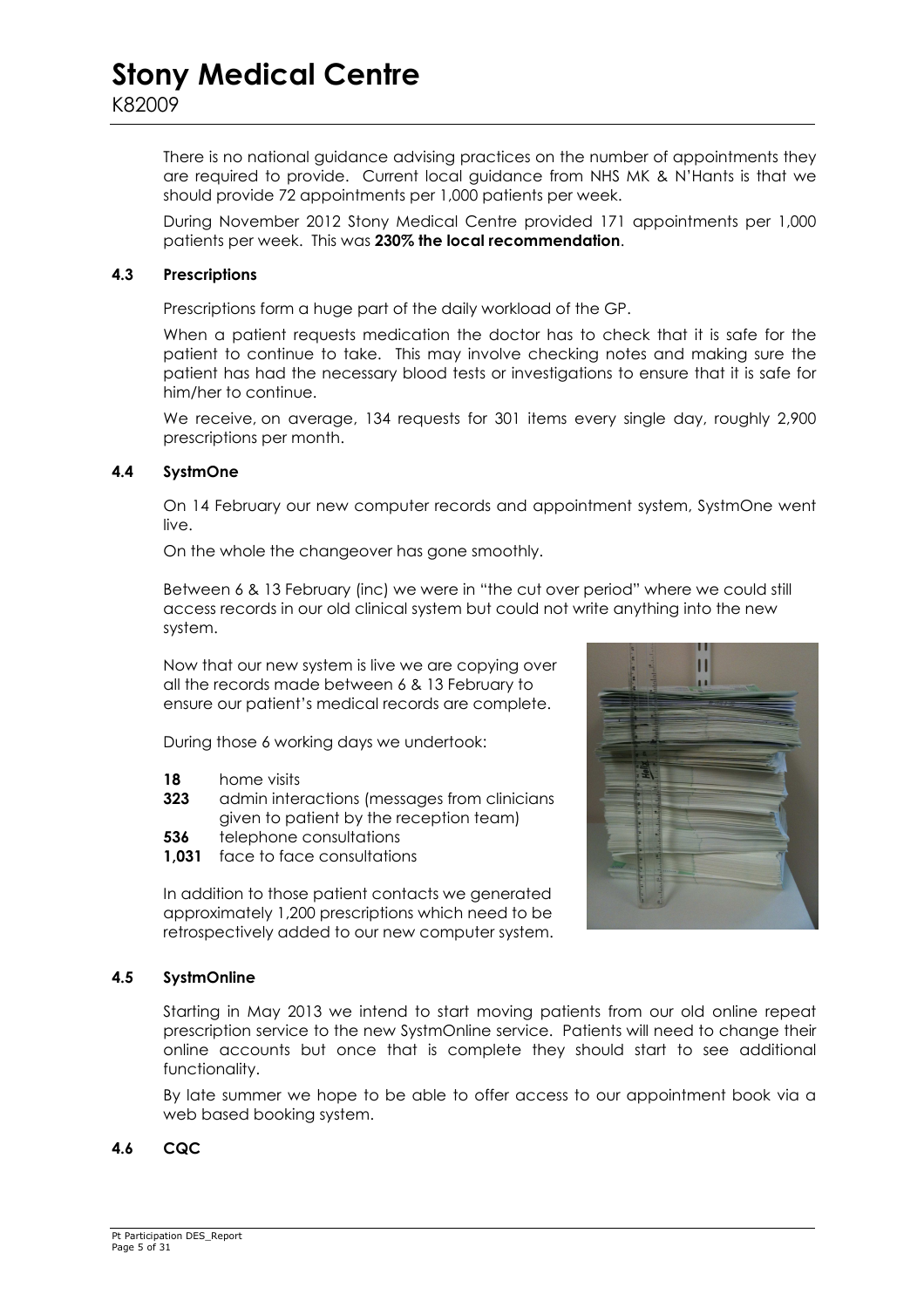2013 sees general practices registering with the Care Quality Commission (CQC).

The CQC have a checklist of items that practices will be assessed against. While this large piece of work happens behind the scenes and is mainly unseen by patients it requires significant time and effort. We will however strive to ensure care for our patients is never compromised whilst ensuring the CQC requirements are met and evidenced.

#### **5 PATIENT ENGAGEMENT**

#### **5.1 Patient Participation Group (PPG)**

The Stony Patient Group (our PPG) had its inaugural meeting on 10 September 2009.

From the beginning the group identified key areas that they believed the PPG and practice should focus on. Those areas included:

- Communication
- Reception (manner)
- Appointment System (understanding)
- Access

The PPG have worked with the practice to improve the overall patient experience while remaining sensitive to some of the limitations on the practice whether those be legislative, operational and/or financial.

#### **5.2 Creating a virtual Patient Reference Group (vPRG)**

 During 2011/12 and in response to the PPDES, the practice considered how best to address the requirements of the DES including the formation of a PRG, while not losing the support and momentum of the existing PPG.

Following discussions between the practice and the PPG the group clearly highlighted a desire to ensure the PPG remained both with its current name and in its current form. We were all loathe to discard an active patient group.

It was therefore agreed that a virtual Patient Reference Group (vPRG) would be created to compliment the existing PPG.

Like the PPG, the vPRG would be a group made up of registered patients but with the main difference being that vPRG members would not be required to attend face to face meetings. Nevertheless all vPRG members would be encouraged to consider joining the PPG at any point in the future.

#### **5.3 Practice, PPG and vPRG; working together**

 The vPRG is made up of any registered patient who wishes to have an opinion on the practice, its operations, its direction and so on.

The vPRG is used as a forum to poll opinion from as many patients as possible.

The PPG will work with the practice to define questions to be asked of the vPRG.

The views of the vPRG (i.e. responses to questionnaires) are taken back to the PPG so that useful, face to face, two way communication is possible between the patients and the practice.

The PPG remains a group open to any patient of the practice.

This approach to sharing vPRG responses with the PPG is published via our website to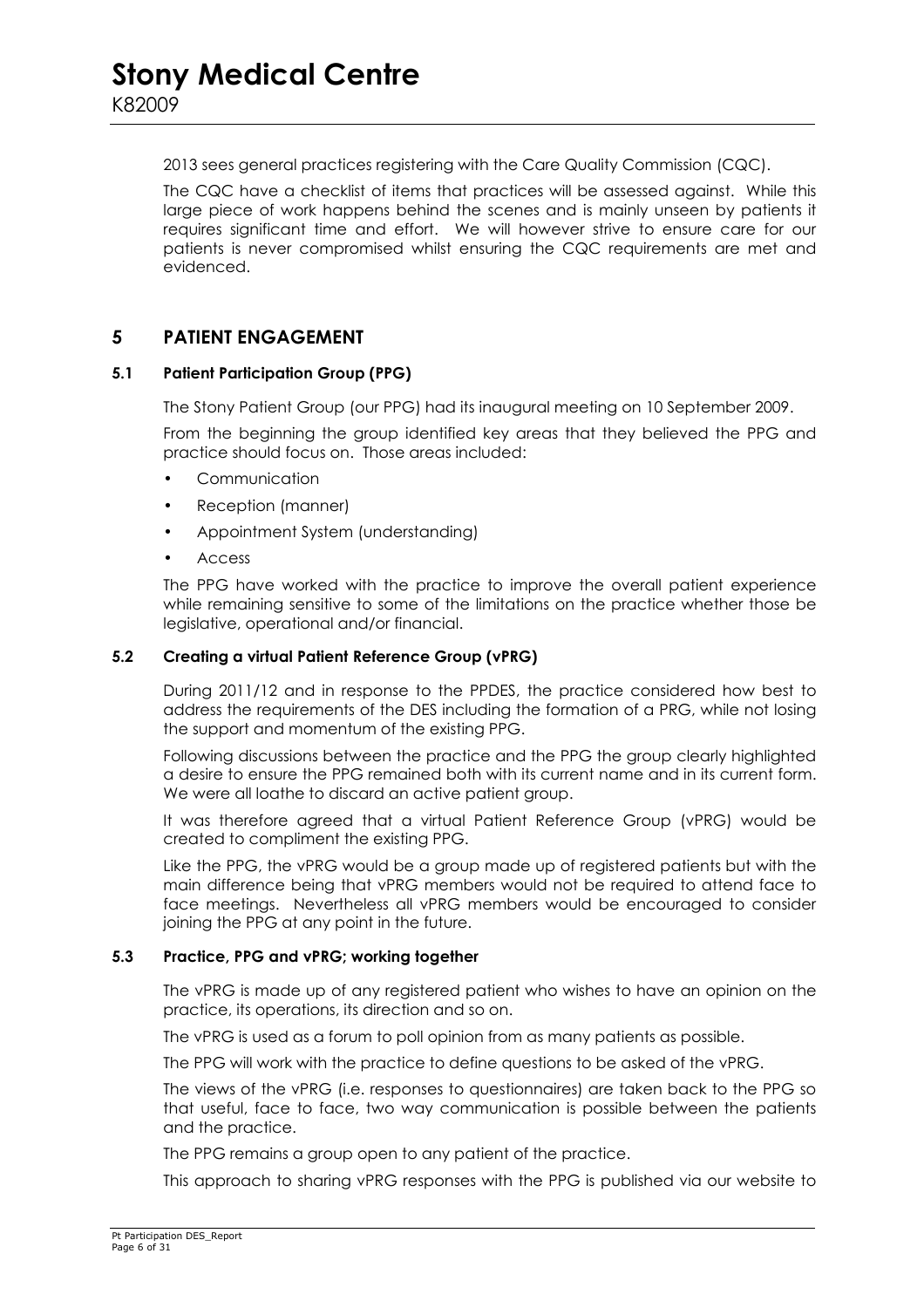K82009

#### all patients.

**5.4 vPRG Demographics** 

Once results to questionnaires are shared with the PPG, it will be that group that can influence how change may be introduced within the practice.



Age:

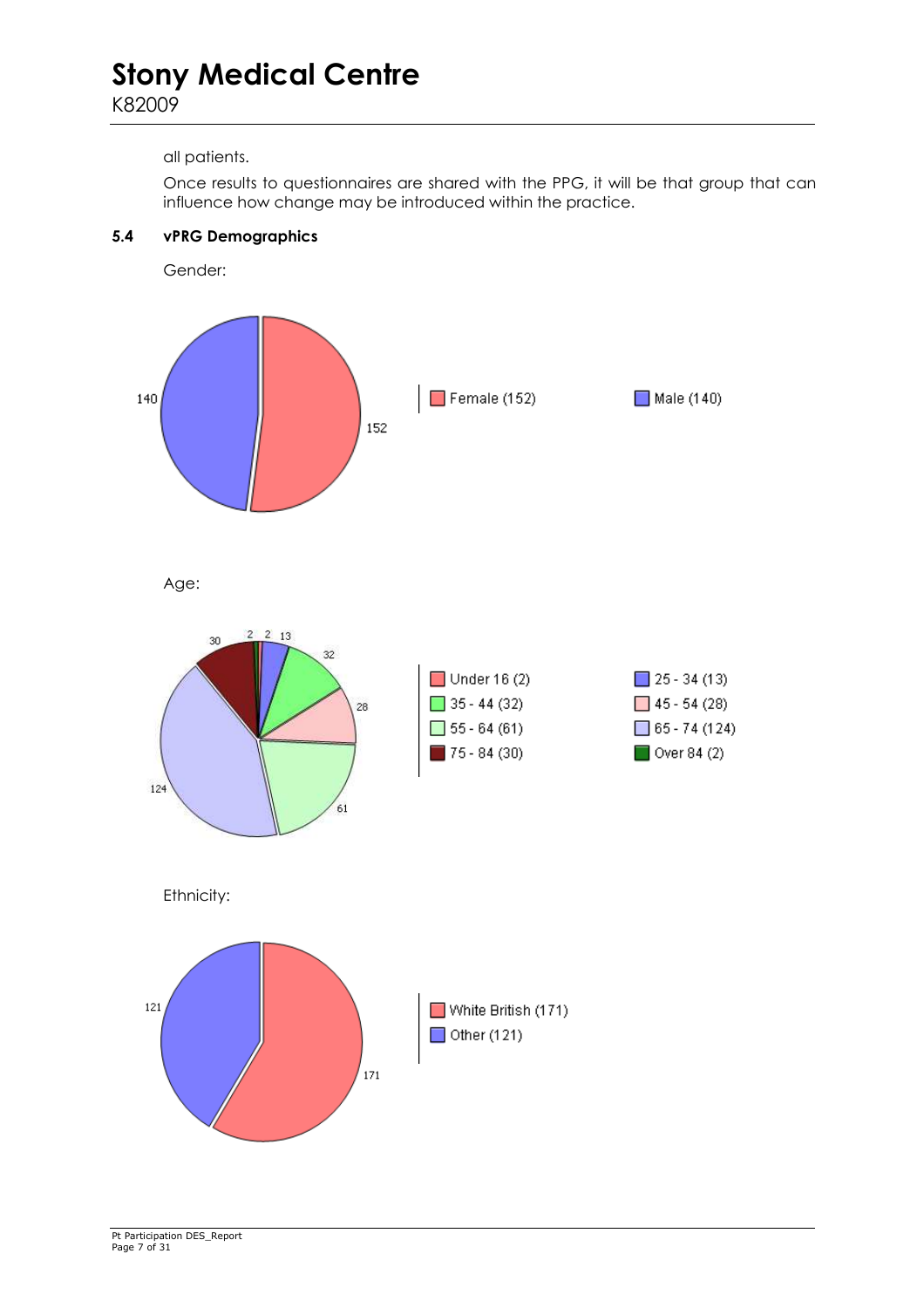#### **5.5 Developing the vPRG**

The practice will continue to attempt to attract new members to the vPRG.

The practice, in conjunction with the PPG, continue to explore how to attract additional membership (virtual and in person) that is more representative of our patient demographic. It should be noted however that the practice demographic is heavily weighted towards white, middle aged patients and so, not surprisingly, our PPG is the same and it may therefore be quite a challenge to change the vPRG demographic significantly.

#### **6 SURVEYS**

#### **6.1 February 2012**

The practice and PPG felt this survey was of such importance that we wanted the widest possible patient representation within the results.

The survey was therefore available to all our vPRG registered members. Additionally a notification of its existence was sent to all registered newsletter subscribers and a link to the survey was provided on the home page of our website.

The survey was available for completion for 1 month closing on 15 February 2012.

#### **6.1.1 Presented to Patient Group**

The results of the survey were presented to the PPG at a meeting on 21 February 2012 for discussion.

PPG/vPRG feedback on the current appointment system, implemented c.June 2010, with all patients advised in writing of current system c.June 2011 was the following:

Positive

- Surgery now good for urgent needs
- Triage system works well
- Sometimes patient "only" needs to talk to the doctor. Before would have had to make a face to face appointment but can now deal with issues on the telephone
- Doctors are more accessible
- Continuity of care is good. Re-instating the usual doctor system was in response to what patients wanted and is appreciated.

#### Negative

• Frustration expressed by patient group and highlighted by the survey is the apparent difficulty that can be experienced when attempting to make an appointment into the future.

#### **6.1.2 Outcomes and Actions Identified**

#### **Outcome: Need to ensure patients hear the positive things about the practice and the services provided.**

Action 1: Consider working with PPG on PR campaign.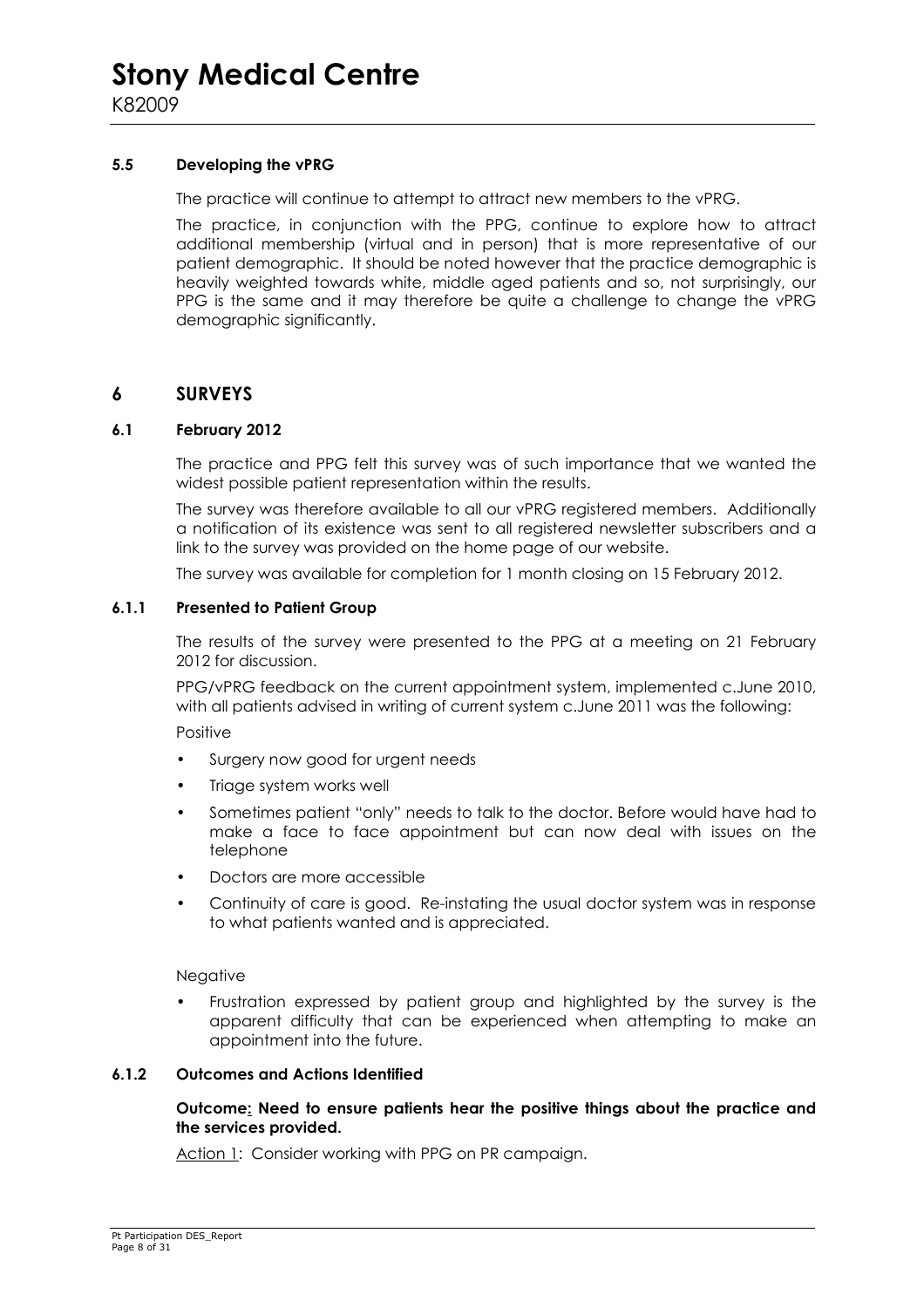#### Update March 13:

- The PPG had a presence during our Saturday flu clinic in October 2012. During the clinic the PPG spoke to around 700 patients about the practice including informing them of the new clinical system that was planned for February 2013 and getting as many as possible to sign up to text alerts, to subscribe to the practice newsletter and to join the PPG and/or vPRG.
- Newsletter subscribers totaled 532 households in September 2012. In February 2013 we have 644 households subscribing.
- During 2012 14 different newsletters were sent out to subscribers including a mixture of practice news, CCG updates and general health advice.
- A round up of the year was published in leaflet form to subscribers with printed copies available in the practice.
- Letters were sent to all Dr Atab's patients advising them of their change of registered Dr. Each letter was double sided with information about the change of registered doctor on the front page and on the back we included reminders about how to the appointment system works. Total letters 1,690
- The same letters will be sent to Dr Raju's patient within the next 4 weeks. Dr Raju's list currently stands at 1,576 patients.

- - - - - - - - - - - - -

#### **Outcome: Need to make future appointments more accessible.**

Action 2: Create working party between practice and PPG to address this goal. Working party needs to consider how to ensure patients are able to book further into the future. Factors to consider include ensuring the DNA (Did not Attend) rate does not increase as a result.

Update March 13:

• Working party agreed to hold off any significant changes pending the roll out of the new clinical system SystmOne.

- - - - - - - - - - - - -

Action 3: In response to action 2 consider using text messaging reminder service to minimize risk of DNA rates increasing.

Update March 13:

• With the roll out of SystmOne in Feb 2013 it is expected the SMS alerts will commence from May 2013.

- - - - - - - - - - - - -

Action 4: Consider making some appointments available for online booking.

Update March 13:

• With the roll out of SystmOne in Feb 2013 to be followed by SystmOnline in May 2013 we hope to have online booking available during the summer of 2013. SystmOnline is the part of the SystmOne that manages online prescription requests and online booking.

- - - - - - - - - - - - -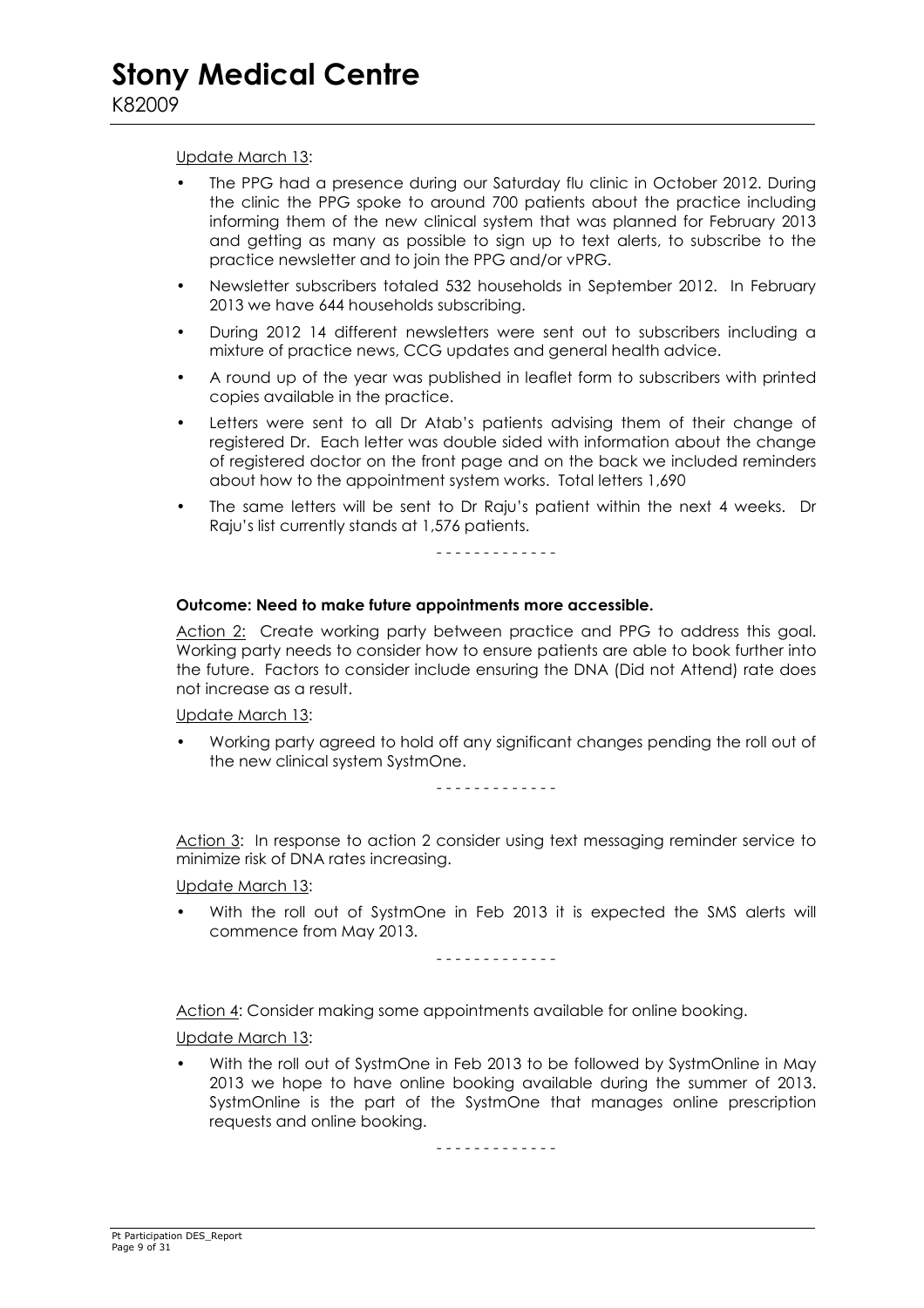Action 5: Introduce effective DNA (Did not Attend) monitoring system allowing practice to flex up and down how far into the future appointments are released based on DNA rates.

Update March 13:

- With the roll out of SystmOne in Feb 2013 this reporting function will be much more straightforward.
- Moving forward automatic messages can be set up to be sent to a patient following a DNA however the roll out of such a system would need to be given considerable thought to ensure patients who have legitimately DNA'd do not get an inappropriate/poorly timed message.

- - - - - - - - - - - - -

 Other themes for improvement included in the 2012 surveys included reception. So, what have we been up to since the last survey?

#### **Survey Question - How did you rate the service when you checked in today?**

Comment from patient, which highlighted a theme:

It was slow - the member of staff on reception finished what they were doing on the computer (for approx 2-3 mins) before speaking to me and booking us in for the immunization appointment. It wasn't a very friendly service and she could have been more polite/service orientated - e.g. apologizing but saying she would be with me in a moment. It wasn't the wait, so much as the lack of apology / explanation for it.

Action by practice in response to comment

- The PPG have hosted two training events for reception staff following the theme of "what it feels like to be a patient at Stony Medical Centre". These events were excellent and very well received by both the PPG reps and staff alike.
- During the summer months all staff were videoed working on the front desk and telephone calls were recorded.
	- o These patient interactions were watched back/listened to and along with 2 of the GP partners each staff member was given focused areas for development.
	- o The exercise will start again shortly and will form part of the staff's continuous improvement programme.

- - - - - - - - - - - - -

#### **6.1.3 Survey Question - Please provide any constructive observations about your experiences of our appointment system and how you believe we could improve it.**

Comments from patients, which highlighted a theme:

- Even when I ring up and try to book a routine appointment in say 2 weeks time, I cannot get an appointment.
- To offer more appointments, to be more flexible;

Action by practice in response to comments:

• With our new computer system comes the ability to send SMS reminders to patients about their appointments. It is hoped that once this functionality is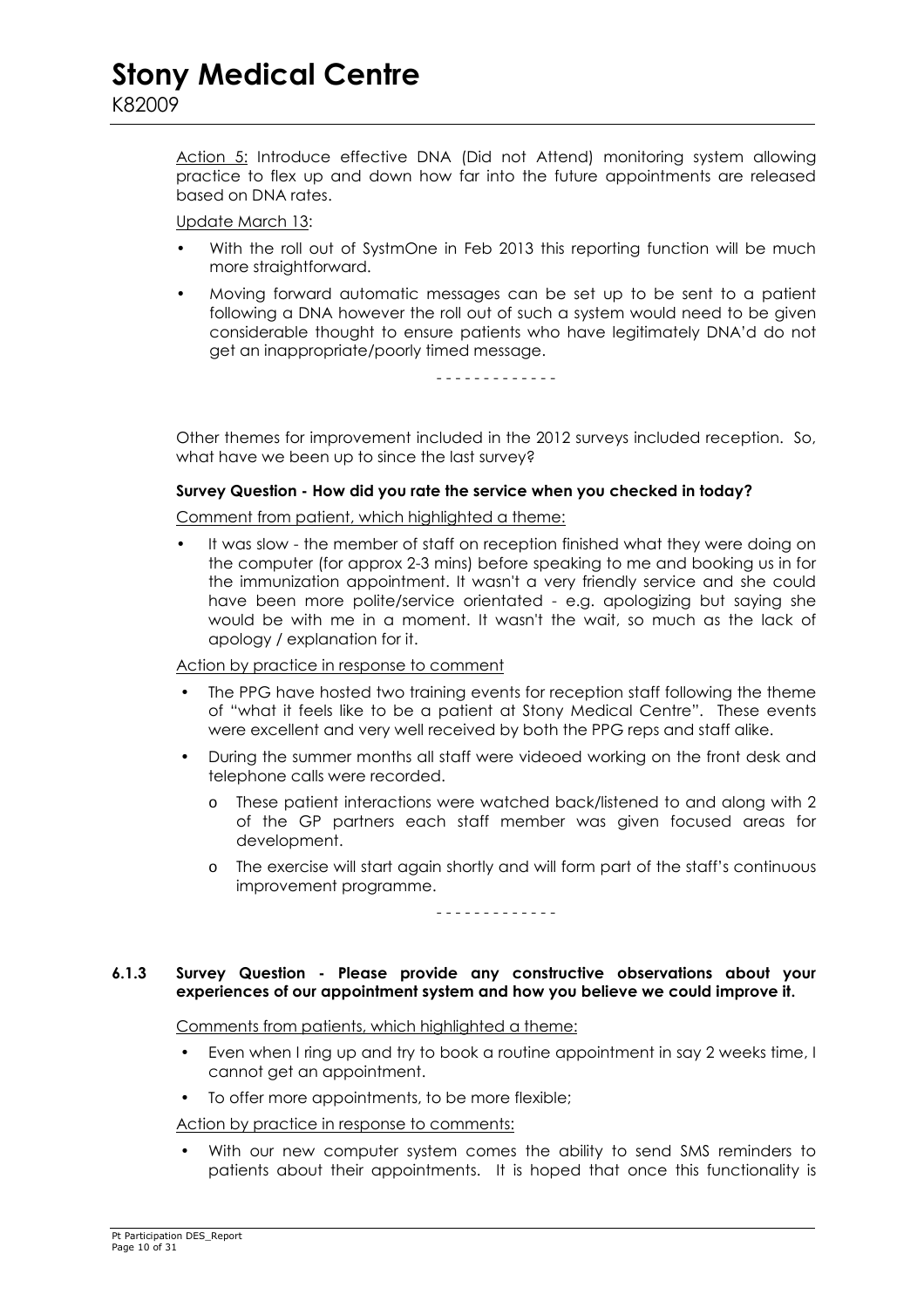switched on we will have more confidence about opening our books further in advance and not risk having wasted appointments because patients do not attend their pre-booked appointments.

• Despite the expressed wishes of quite a number of patients, unlike the dentist, we cannot fine patients who do not attend appointments, nor can we remove them from our list unless we follow quite a bureaucratic and potentially lengthy process. Instead we will continue to try and educate patients about the importance of either attending booked appointments, or simply cancelling them with sufficient warning that they can be utilised by another patient.

- - - - - - - - - - - - -

Comment from a patient, which highlighted a theme:

I do not understand why you cannot use a queuing phone system so that at least people can tell they are being dealt with, instead of constantly having to redial, particularly when they are ill.

Action by practice in response to comment:

• This functionality has been added to our telephone system and is switched on

- - - - - - - - - - - - -

Comment from a patient, which highlighted a theme:

I do wonder why our own GPs are so hard to get an appointment with nowadays. Maybe there are too many patients on one GPs books, and this should be spread over more of the GPs available.

Action by practice in response to comment:

We trust that you have seen an overall improvement around access now that the doctoring team is at full strength again. We have increased the number of doctors from 5.3 whole time equivalents at this point in 2012, to 6 whole time equivalents in 2013.

- - - - - - - - - - - - -

Comment from a patient, which highlighted a theme:

• I find it very frustrating being offered an appointment sometimes over a week after the phone call, not much use with a poorly child / baby who needs to be seen that day (usually as advised by NHS direct first).

Action by practice in response to comment:

- If the need for an appointment is routine, then we believe that waiting a week (sometimes more) is not unreasonable. The very nature of a routine consultation is that it is not urgent and therefore can wait. Sometimes we (patients) have a niggle for weeks, or indeed months before consulting with our GP and unless that niggle provides the GP with cause for more urgent concern (such as breathing problems, rectal bleed etc) then it is entirely appropriate that the patient may wait a week or two before seeing his/her usual doctor.
- **However**, we do have a duty doctor working all day every day. We do not divert to MKUCS/Walk in Centre unless we have reached a point where it would be unsafe to continue consulting with our patients. This has happened three times in the past 5 years and on each occasion it was because the practice was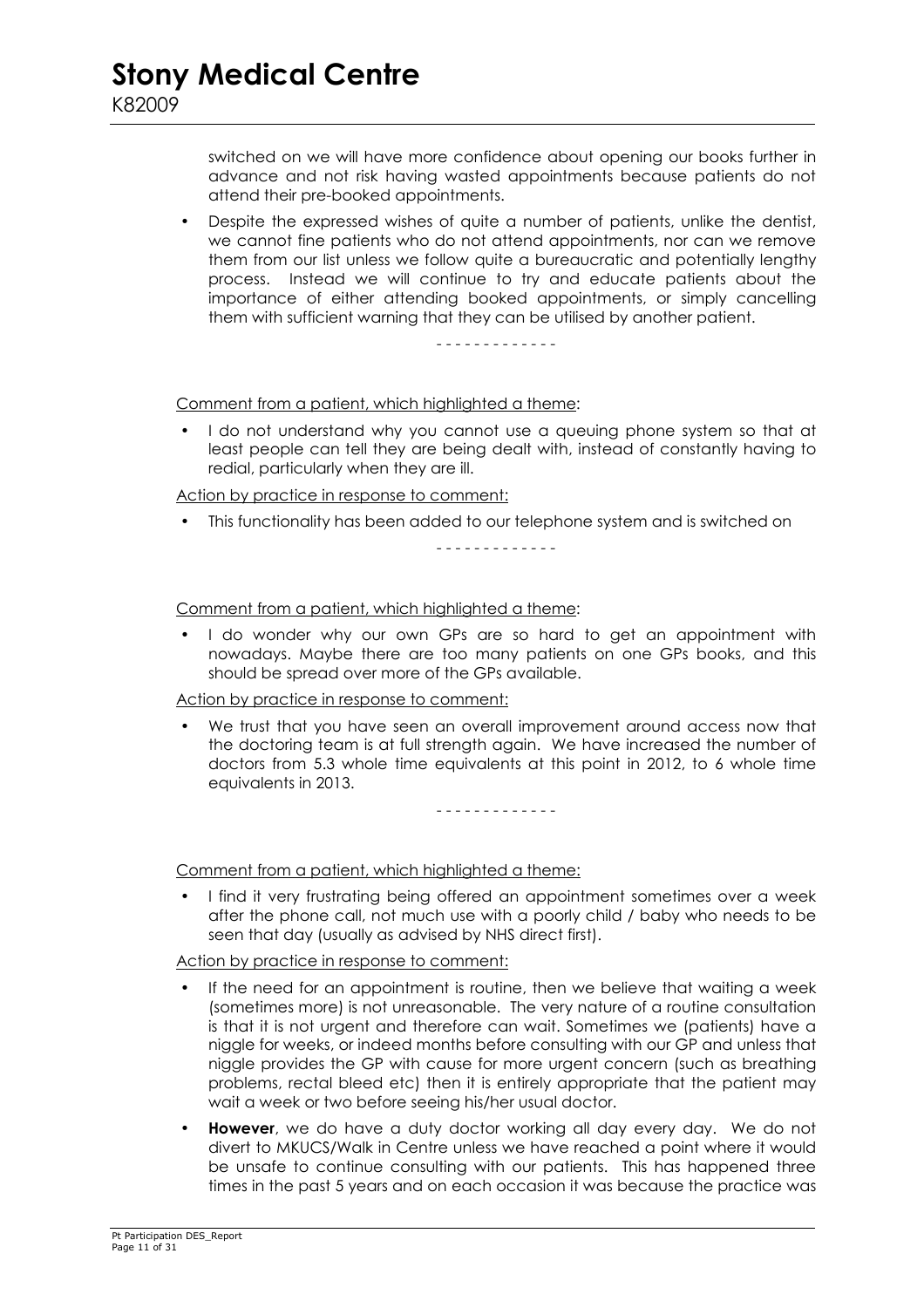swamped with flu and winter vomiting related calls.

- Children and/or the elderly with high temperatures, people with shortness of breath and those with head injuries or chest pain are always dealt with as a priority by the Duty Doctor which is why the receptionist will ask you about your current health issues, to ensure the Duty Doctor can prioritise his/her workload.
- Reception are fully aware of the practice procedure for alerting the Duty Doctor to a patient of concern.
- We know this system is well understood but hopefully anyone who was not aware of it now is and any fear that urgent needs will have to wait a week or more will be allayed. Further information about our appointment system can be found on our website and in our practice leaflet.

#### - - - - - - - - - - - - -

Comment from a patient, which highlighted a theme:

• Might a series of suggestions for self help for colds and other common ailments be available to download, or as leaflets, to reduce the demand for appointments.

Action by practice in response to comment:

- The practice leaflet contains a summary of self help information.
- The information within the leaflet is also available on the practice website (as is the practice leaflet).
- The practice newsletter regularly contains information about self help appropriate to the time of year for example as we enter the winter months the emphasis is on treating coughs and colds and winter vomiting bugs. As spring begins so our focus moves towards hay fever.
- The local primary care trust, in conjunction with the wider NHS community, have been promoting the Choose Well campaign which provides a simple overview about where patients should present depending on the illness/symptom. The advice ranges from self treatment and ends for the most serious of illnesses with A&E. The practice has information in the premises and on the website. Additionally the campaign has been promoted via a presence in CMK, in the local press and so on.
- MK CCG have produced a simple printed guide which is now given out by the practice to new parents. This guide is issued at the 6 week check and gives some really great advice about what illnesses/minor injuries a parent can expect to look after at home and which warrant medical assistance.

#### - - - - - - - - - - - - -

#### Comment from patient, which highlighted a theme:

• I understand the way the system works but I do believe that many patients do not, especially the need possibly to speak to a doctor on the phone for assessment if there are no other mutually convenient appointments for that patient. I also believe that many patients, other than those with chronic conditions who can wait for follow up, do actually want appointments within 1 - 2 days of phoning. For most of those patients actually being able to book an appointment within this timeframe, or within a couple of days of it, will be satisfied.

Action by practice in response to comment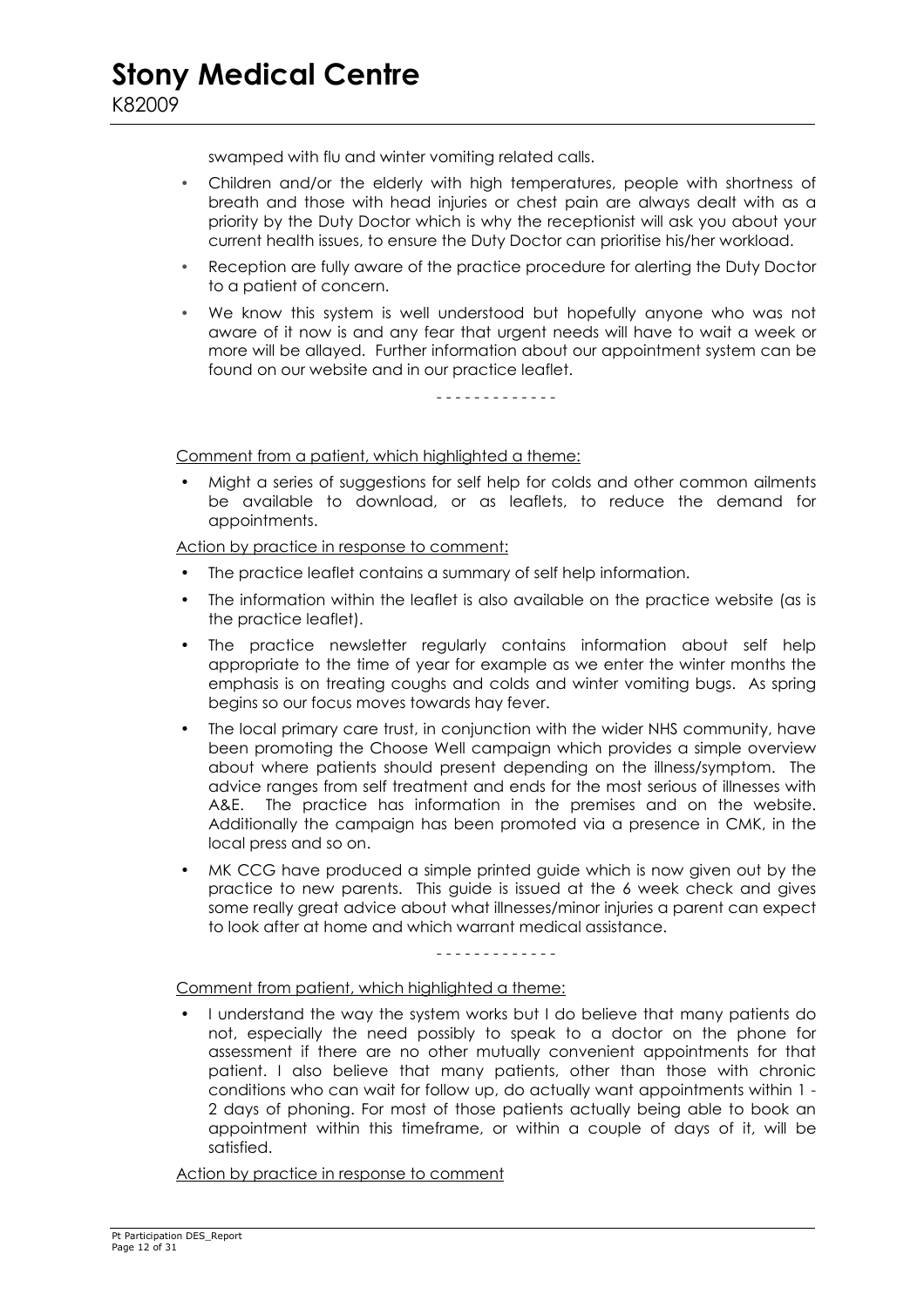• Access that is acceptable to patients and practical for the practice/NHS may always prove a sticking point, for some practices all the time and for all practices some of the time.

We would reiterate that if the need for an appointment is routine, then we believe that waiting a week (sometimes more) is not unreasonable. The very nature of a routine consultation is that it is not urgent and therefore can wait.

However, quite simply without additional funding it is unlikely that we will be able to uplift the doctoring team much more. The partners have made the decision to increase the doctoring team from 5.3 full time equivalents to 6. This change happened at the tail end of 2012 and at their cost.

- Moving forward we need to use our nursing team in a smarter way. This is within the control of the practice but will depend on our patient's willingness to consult with nurses where nurses are the best skilled to manage their care e.g.: long term, chronic condition management.
- While we understand that patients do not always want a telephone call, nor understand why they cannot be seen by the GP whenever a request is made studies have shown that approximately 1/3 of appointments (when not triaged) could have been dealt with effectively with a telephone consultation.
- Further, if we solely rely on face to face consultations the real number of available consultations with patients will reduce. At present, the doctors make telephone calls after their morning and afternoon surgeries (between home visits, prescription work, medication reviews, referrals and so on). Those telephone calls can take a matter or moments or 20+ minutes. Unlike face to face consultations however we do not fix an appointment time to a telephone consultation meaning the GPs are able to slot calls around their other duties. If we converted those calls into face to face consultations we would not be able to offer so many.
- To quantify this, 5 years ago, a typical GP surgery included approximately 2 telephone calls at the end of morning surgery. Now our GPs will generally have 5-8 phone calls an uplift of upto 75% in their daily telephone call workload.
- During the same period the number of face to face bookable slots has also increased by approximately 7.5%
- The area of largest growth however is for our Duty Doctor. An audit of our appointment system shows the following:

| Dutv<br>Face to Face<br>Date<br>Doctor<br>Consultations<br>Shift | Emergency *<br>Telephone | Total<br>Emergency *<br><b>I Consultations   Consultations</b> | Uplift 2009 -<br>2013 |
|------------------------------------------------------------------|--------------------------|----------------------------------------------------------------|-----------------------|
|------------------------------------------------------------------|--------------------------|----------------------------------------------------------------|-----------------------|

| (*emergency as defined by the patient) |  |
|----------------------------------------|--|
|----------------------------------------|--|

| Morning   | 4 Mar 09 |    | 12 | 15 | 340% |
|-----------|----------|----|----|----|------|
| Morning   | 4 Mar 13 |    | 40 | 51 |      |
|           |          |    |    |    |      |
| Afternoon | 2 Mar 09 | 10 | Ô  | 16 | 281% |
| Afternoon | 4 Mar 13 |    | 38 | 45 |      |

- - - - - - - - - - - - -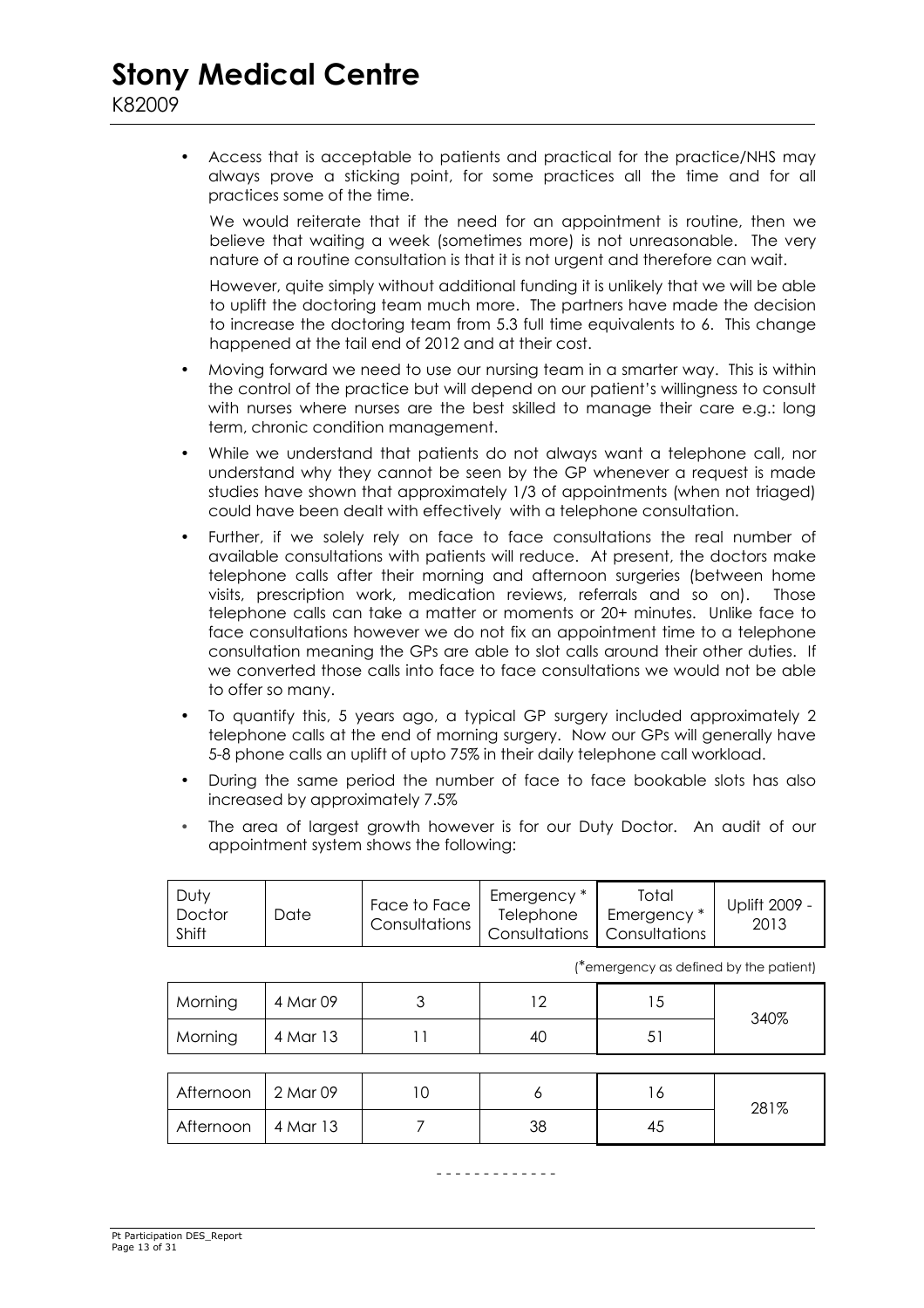#### **6.1.4 Some of the Positive Comments**

 Of course the feedback was not all negative and we received some positive comments too. Here a just a few of them:

- Telephone consultations appear good and efficient for both patient and GP.
- The appointment system works for me as I'm now retired so I can be more flexible with my time.
- The current system is a marked improvement on the previous one as it enables me to speak directly to my Doctor if available or another who can then make an earlier appt directly without referring me back to the switchboard.
- The receptionists are a lot more accommodating than those who worked there a couple of years ago. They make every effort to find you a date/time. They are also a lot more friendly than those employed two years ago.
- The system has improved dramatically in the last few years
- Very pleased to be given a Saturday morning appointment, recently. Lots of patients work long hours during the week and miss out on surgeries during the day and evenings.

#### **6.2 March 2013**

#### **6.2.1 Results**

The results for the most recent survey are shown in Appendix 1 attached.

#### **6.2.2 Outcomes and Actions**

 Areas for development, identified via this survey and for attention through 2013/14 fall broadly within the following 3 themes:

- Staffing:
- Appointments; and
- Systems & Infrastructure.

#### **6.2.2.1 Staffing**

#### **Staffing - Reception**

Patient comments within the survey were divided when reflecting on the reception staffing team.

Some were very positive about reception and the changes that have been made in the past 12 months. Some were less impressed.

While staff training will continue be an important area of focus for the practice it is worth noting that Q1a asked "How helpful do you find the receptionists at your GP practice?"

48% of respondents found the team to be fairly helpful while 39% found the team to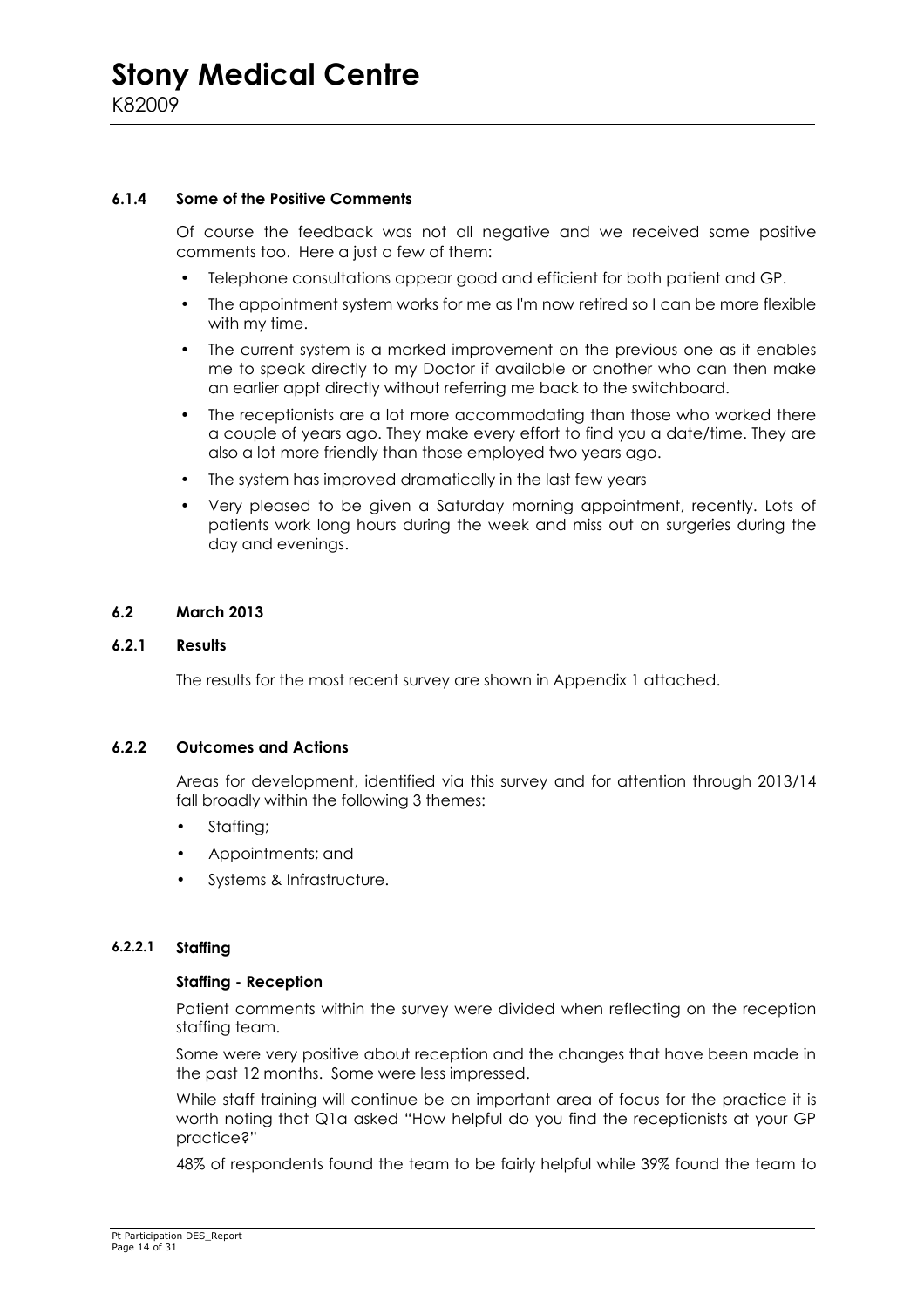be very helpful.

#### **Staffing - Doctors**

A number of patients expressed frustration at the changing doctor team. We truly believe that the team is now settled and patients and staff alike will see the marked improvement that comes with an established, settled team.

Unfortunately a number of patients commented that they had not been notified about the appointment of Dr Raju.

While it may appear a simple process to write to all affected patients as soon as the practice becomes aware of a change in the doctoring team there are actually a number of factors that can contribute to a delay in notification. The process is not "simply" an internal practice matter, but instead involves the local health authority and, because of the location of Stony Medical Centre spans two counties this actually involves two health authorities.

Another factor is the very real issue of cost. Mailshotting Dr Raju's patients will cost in the region of £1,000 an expenditure that the practice does not commit to lightly ie: the mailshot can only be sent once the transfer of patients from one list to another has been completed.

Meanwhile, we continue to encourage patients to subscribe to our newsletter. Notification of Dr Raju's appointment was published to all subscribers before she started at the practice. Notices have been on display in the practice for the past 2 months and of course our website reflects the change in doctoring team.

#### **6.2.2.2 Appointments**

Appointments continue to be an area of frustration for some.

#### **Appointments – Emergency access**

Emergency demand has grown by 340% over the past four years, but without additional funding available we do not have answers as yet.

Nevertheless it is encouraging to see that when asked (Question 2b) "If you feel you need to consult with a GP urgently can this normally happen?" 63% of respondents confirmed yes.

#### **Appointments – Forward booking**

Our survey results suggest that forward booking seems to be more of a problem than emergency access. Of course with staffing levels being finite if we take resource away from emergency access to supplement forward booking then emergency access will suffer however some short term improvements that are already underway include online booking and commencing a service where SMS reminders are sent to patients prior to an appointment in the hope that appointments are not lost.

#### **6.2.2.3 Systems & Infrastructure**

**Privacy at front desk** – this recurring theme will be discussed with our landlords at the earliest opportunity.

**Prescriptions** – as mentioned earlier we are now positioned to introduce a new online prescription service that should provide the patient with more ability to track requests through the system. Also, with the introduction of our new clinical system we are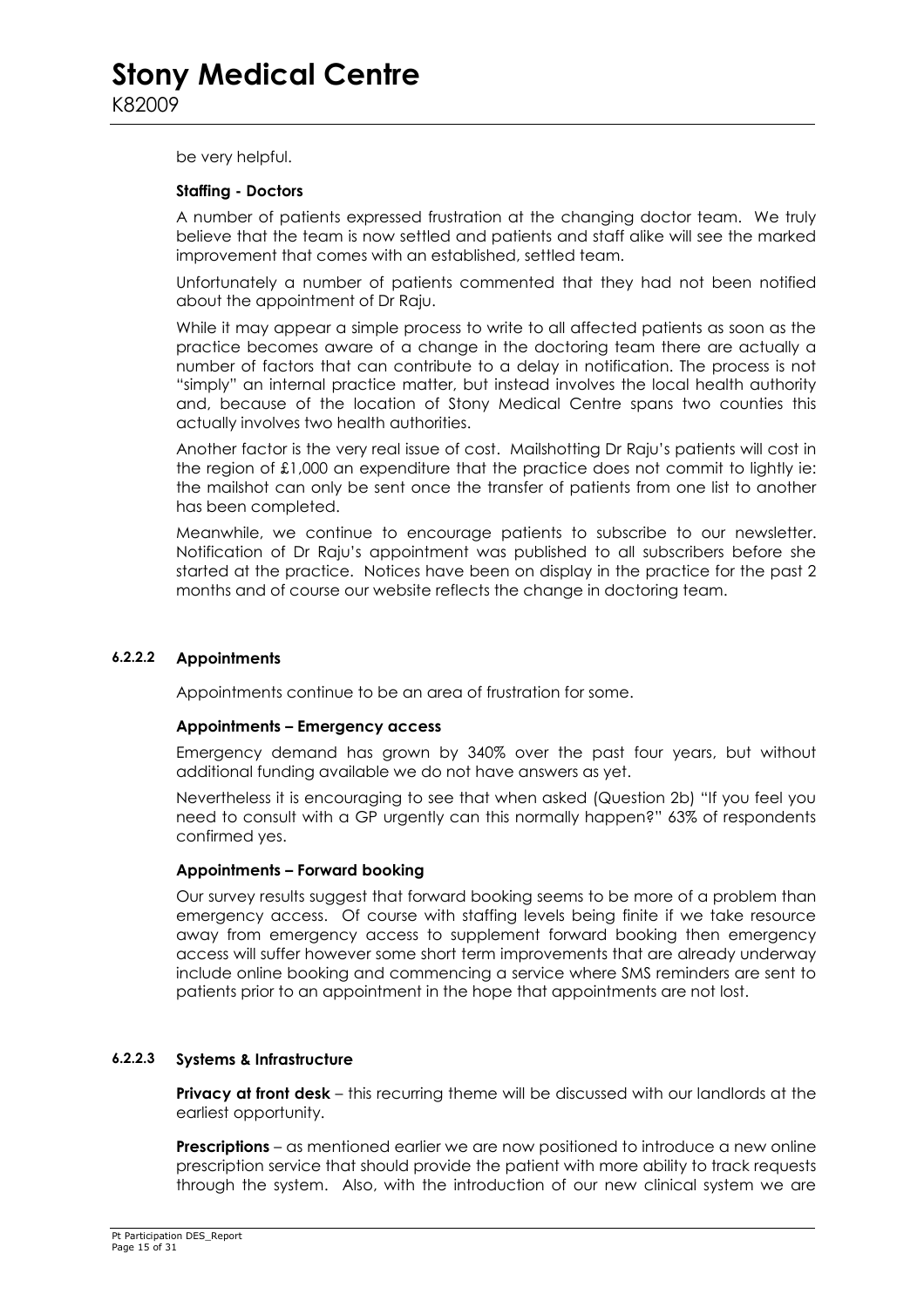poised to be permitted to use the electronic prescribing system which (for patients that have opted in) will mean the removal of the paper prescription, instead your "prescription" will be sent electronically straight to your nominated pharmacy. This is an optional service for patients but should mean a significant reduction in the amount of paper and therefore a reduction in the risk of lost prescriptions.

 **Communication** – we would like to encourage patients to subscribe to our newsletter. Last year 14 newsletters were published containing a range of practice and/or general health related information.

 **If the phone system could place you in a queue and tell you which number you were in the queue** – a queuing system is already live.

 **Waiting area rather depressing - could do with smartening up** – we will discuss this request with our landlords at the earliest opportunity and establish when a routine repaint is due.

 **The surgery should fine people who do not attend or cancel their appointments** – although requested by more than one patient, we are not permitted to fine nonattenders.

**Proactive approach to health care** – we will continue to take recommendations from the department of health with regards to proactive health care. That said the practice has seen a massive shift towards preventative care since 2004 when the new contract was introduced. Broadly speaking before 2004 patients attended their surgeries only when they were unwell, nowadays a large number of patients are regular attenders participating in preventative clinics. Indeed 64% of the patients that responded to our survey stated that they have a chronic condition and will therefore be attending the practice regularly to ensure that condition is managed.

| Author:           | <b>Stony Medical Centre</b>                                                                                                                           |
|-------------------|-------------------------------------------------------------------------------------------------------------------------------------------------------|
| Document Version: | Pt Participation DES Report.doc Version 01.                                                                                                           |
| Publication Date: | 26 March 2013                                                                                                                                         |
| Circulation List: | PPG via group email<br>Link for all patients on practice website<br>Link published with newsletter<br>NHS Milton Keynes & Northants<br>Practice staff |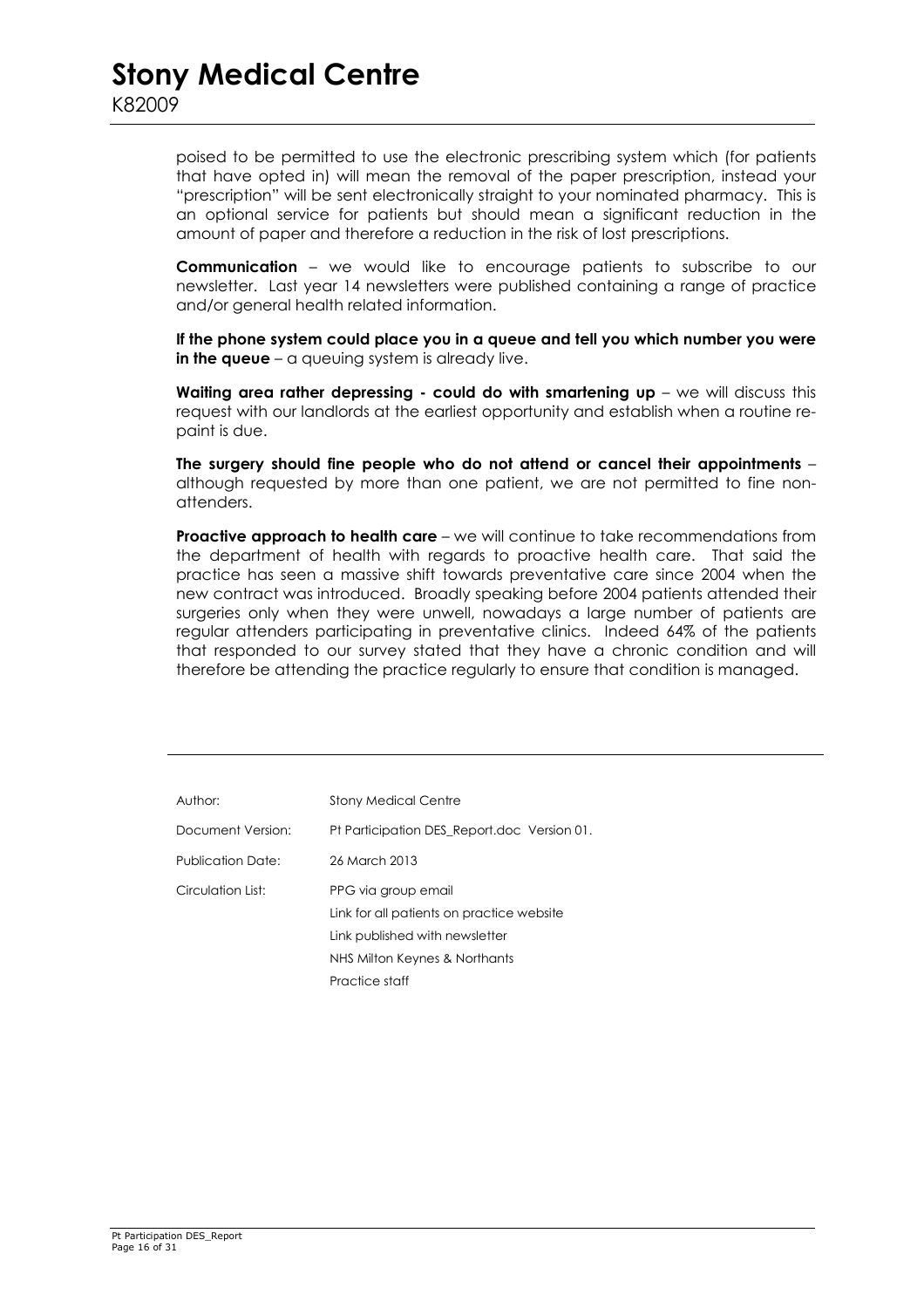K82009

### Patient Participation DES (PPDES) **Appendix 1**

Survey Feb – March 2013, Results

### **Q1 About Receptionists & Telephones**



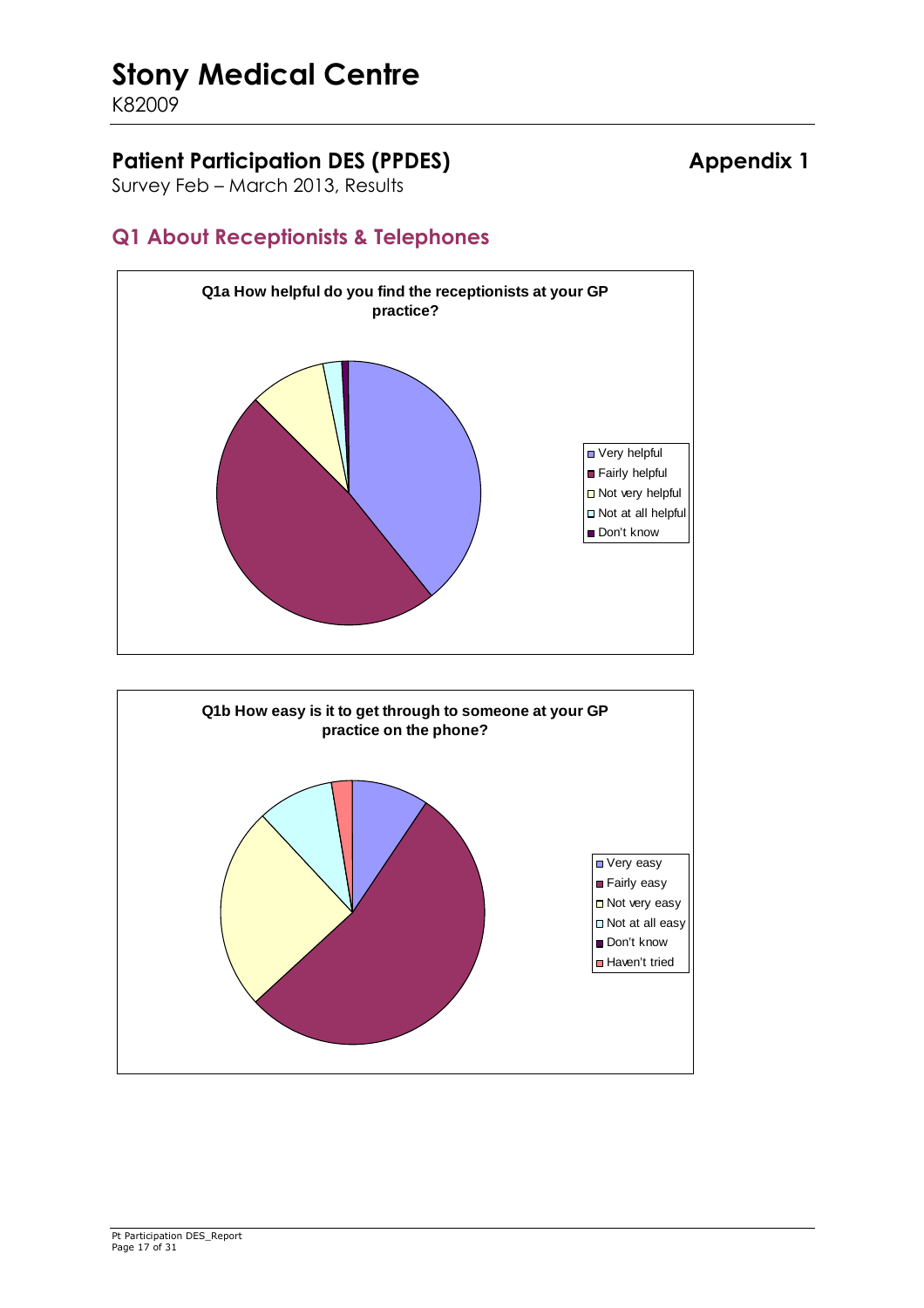K82009

### **2 About Accessing the Clinicians**





NB for an emergency appointment you should be offered a telephone appointment with the Duty Doctor, we are not trying to assess on the day, emergency access to your registered GP.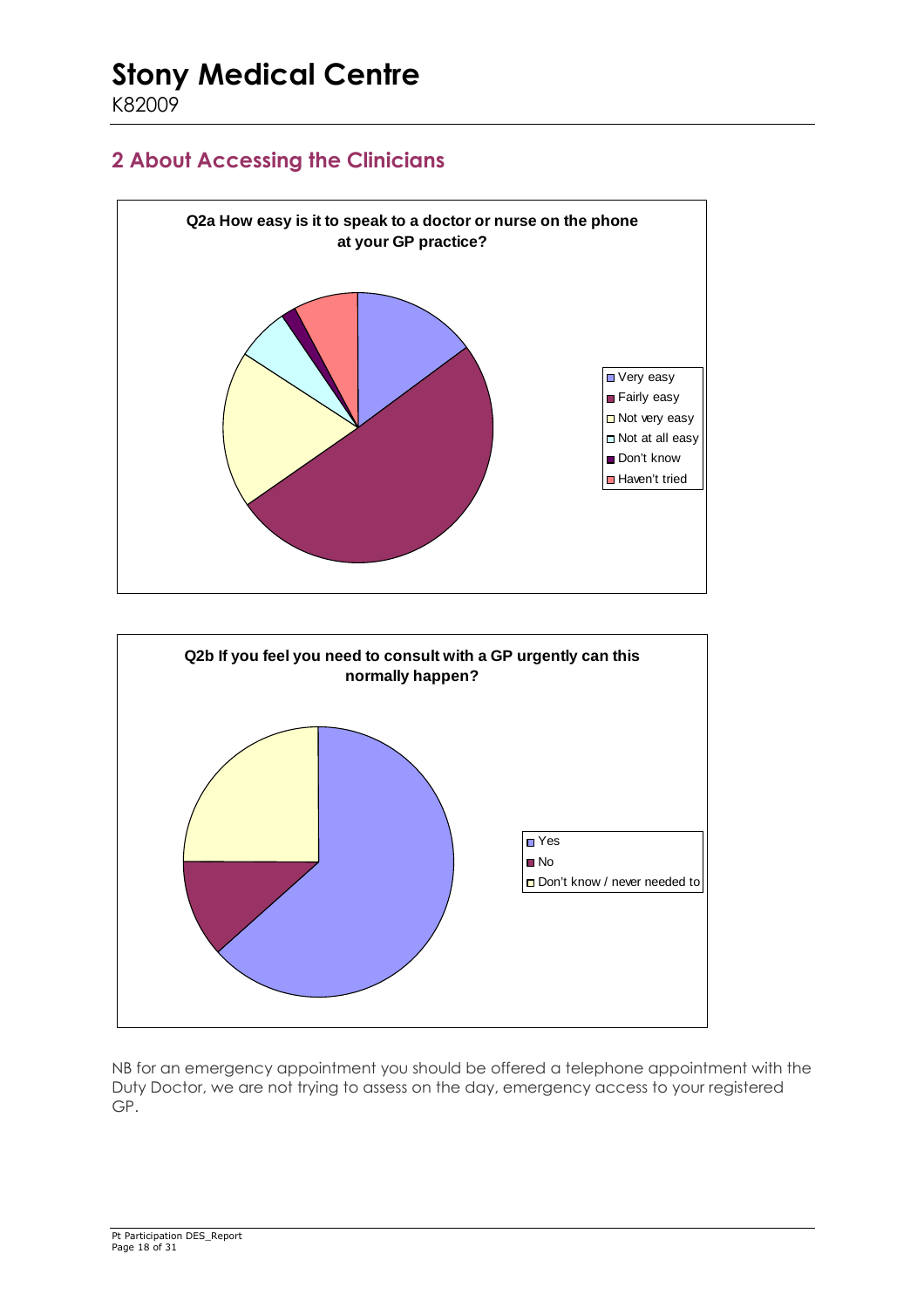K82009

### **3 Appointments**

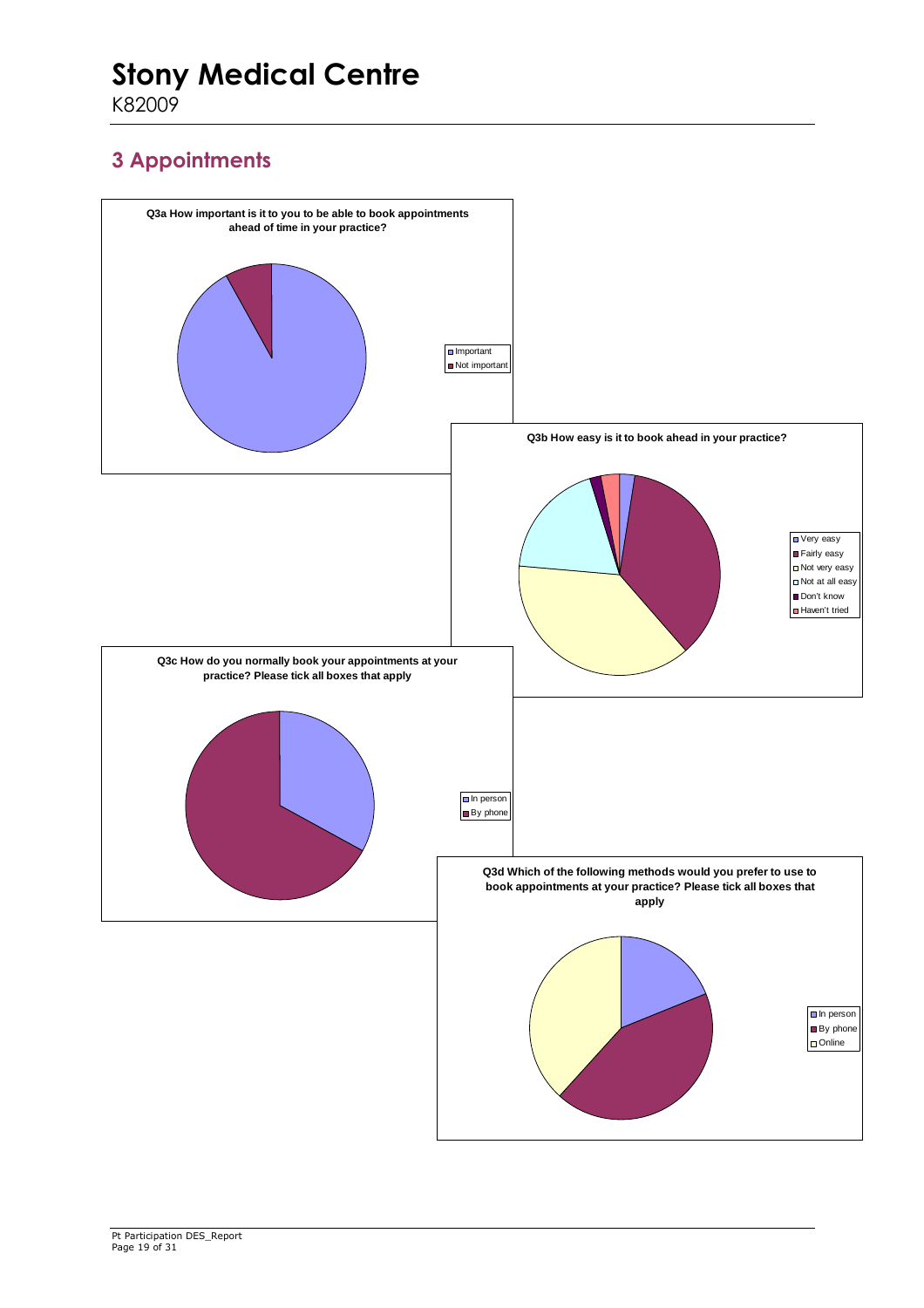### **4 Thinking of times when you want to see a particular doctor:**



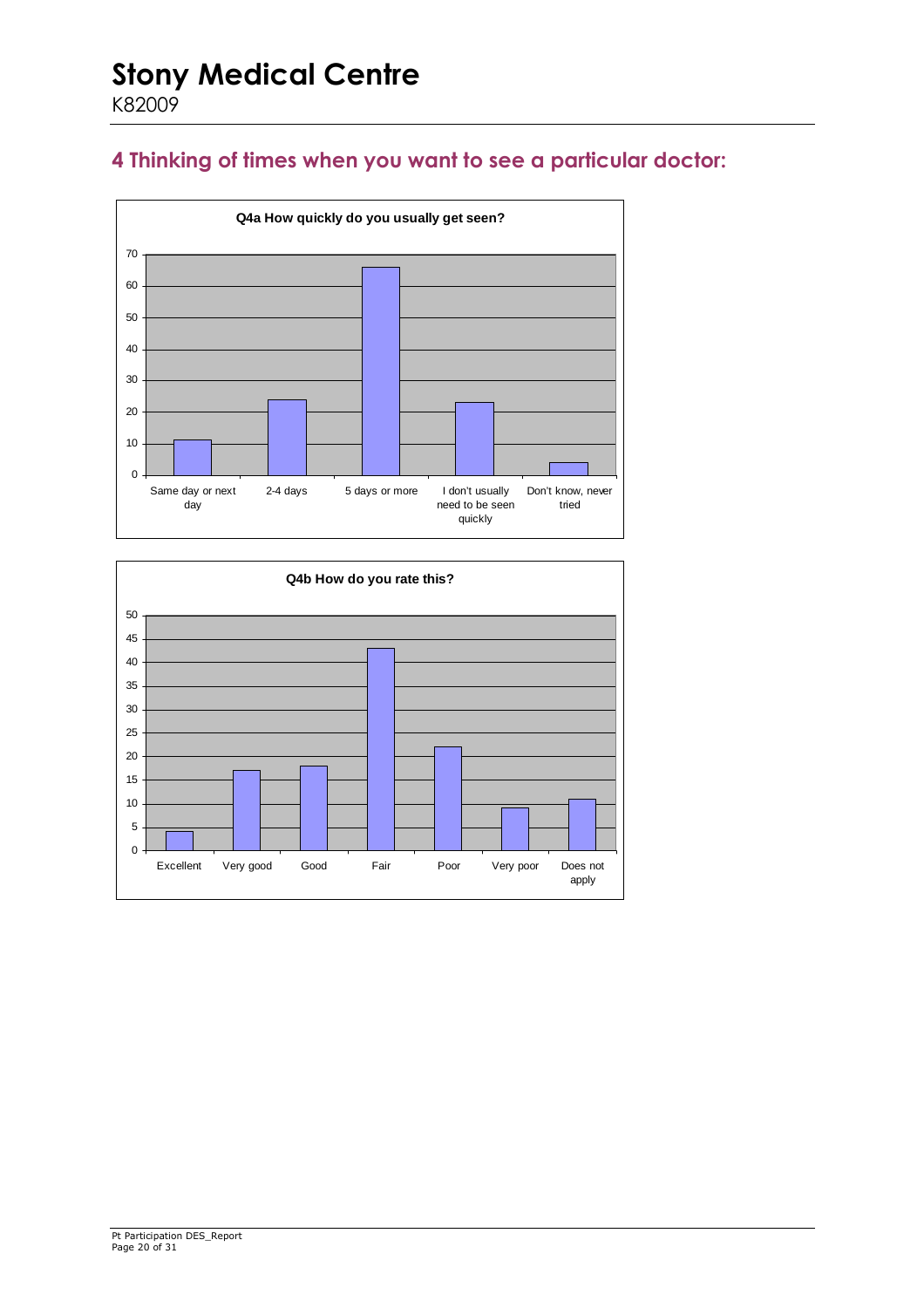### **5 Thinking of times when you are willing to see any doctor:**



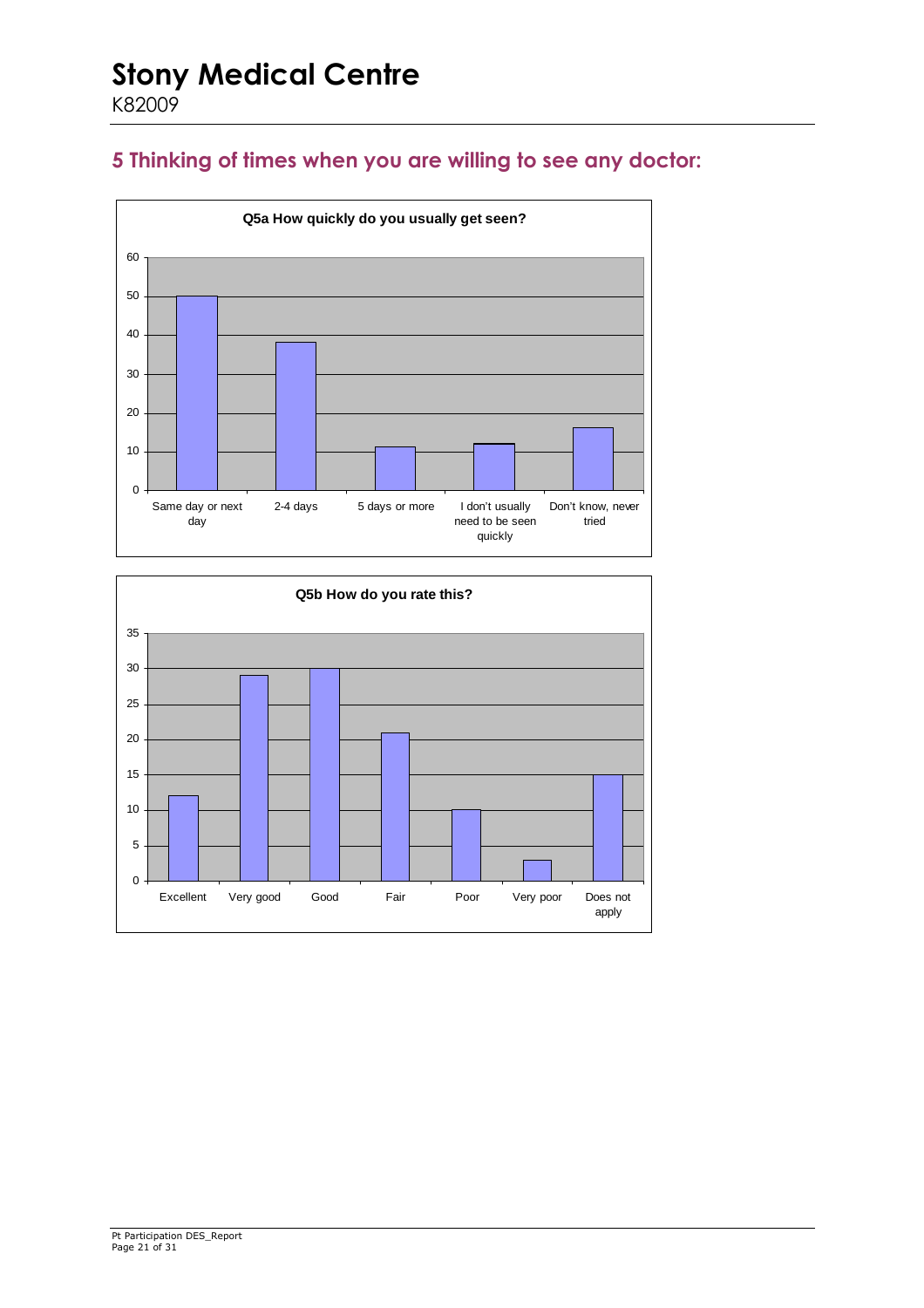### **6 Thinking of your most recent consultation with a doctor or nurse**



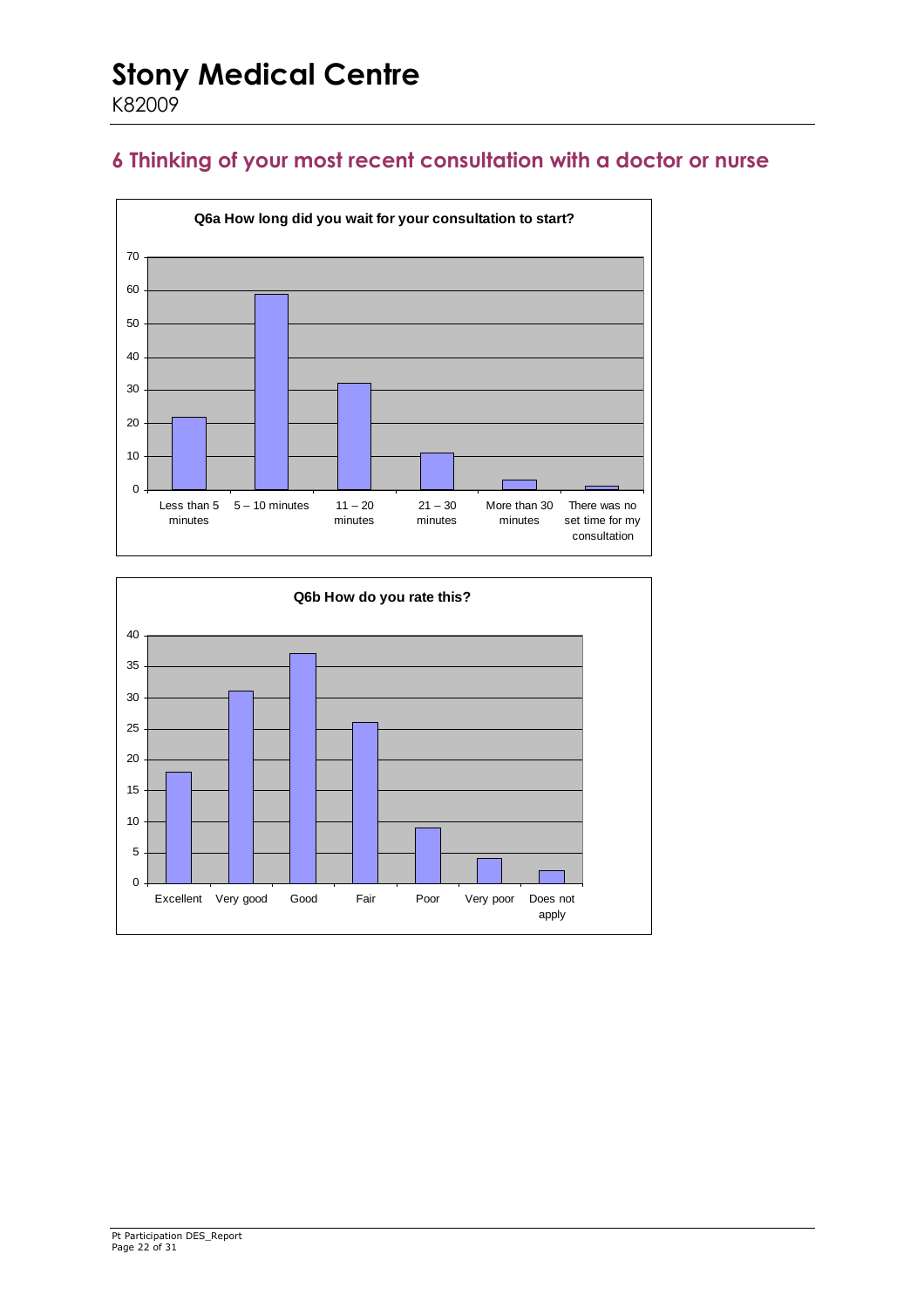K82009

### **7 About opening times**



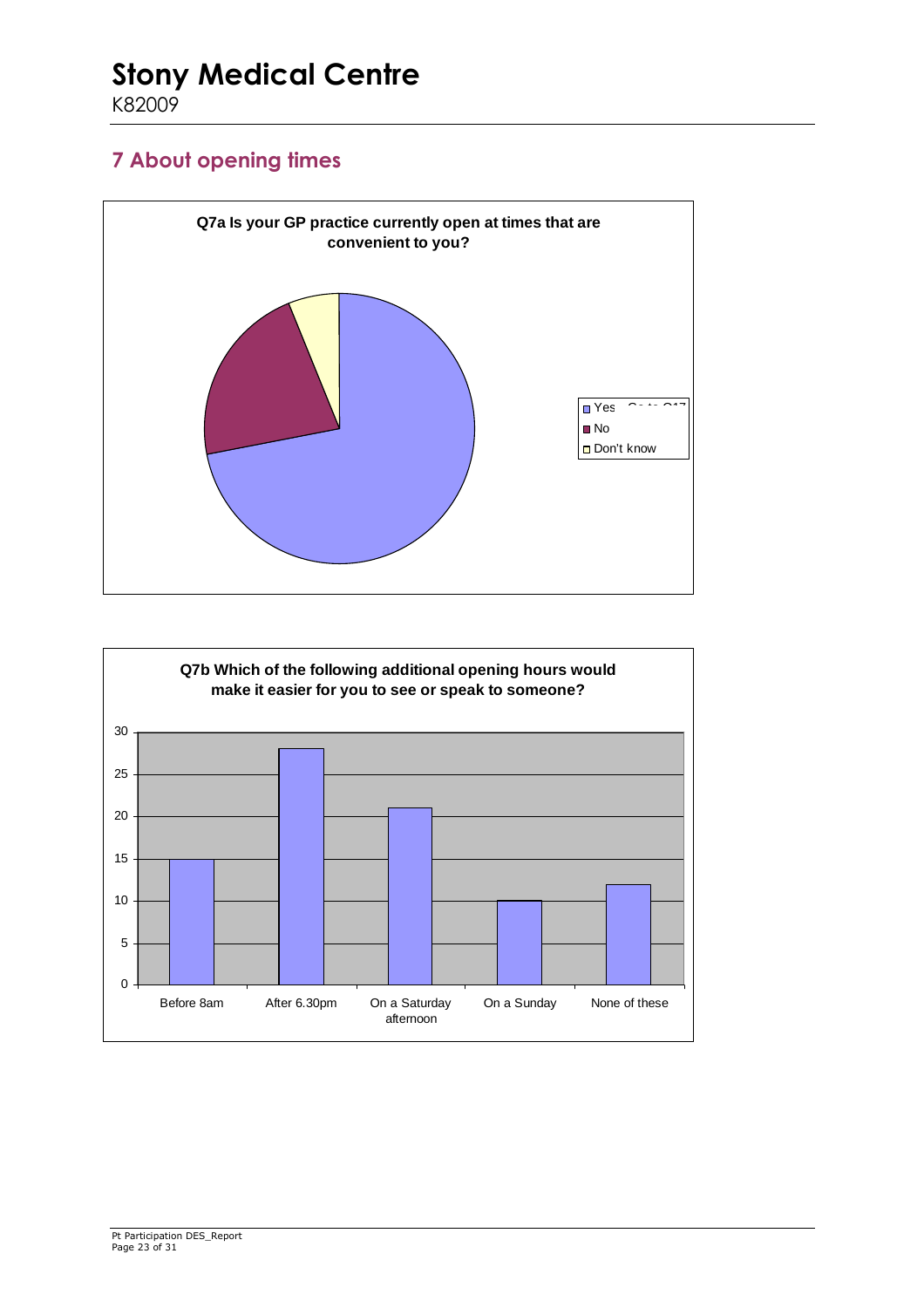### **8 About seeing the doctor of your choice**



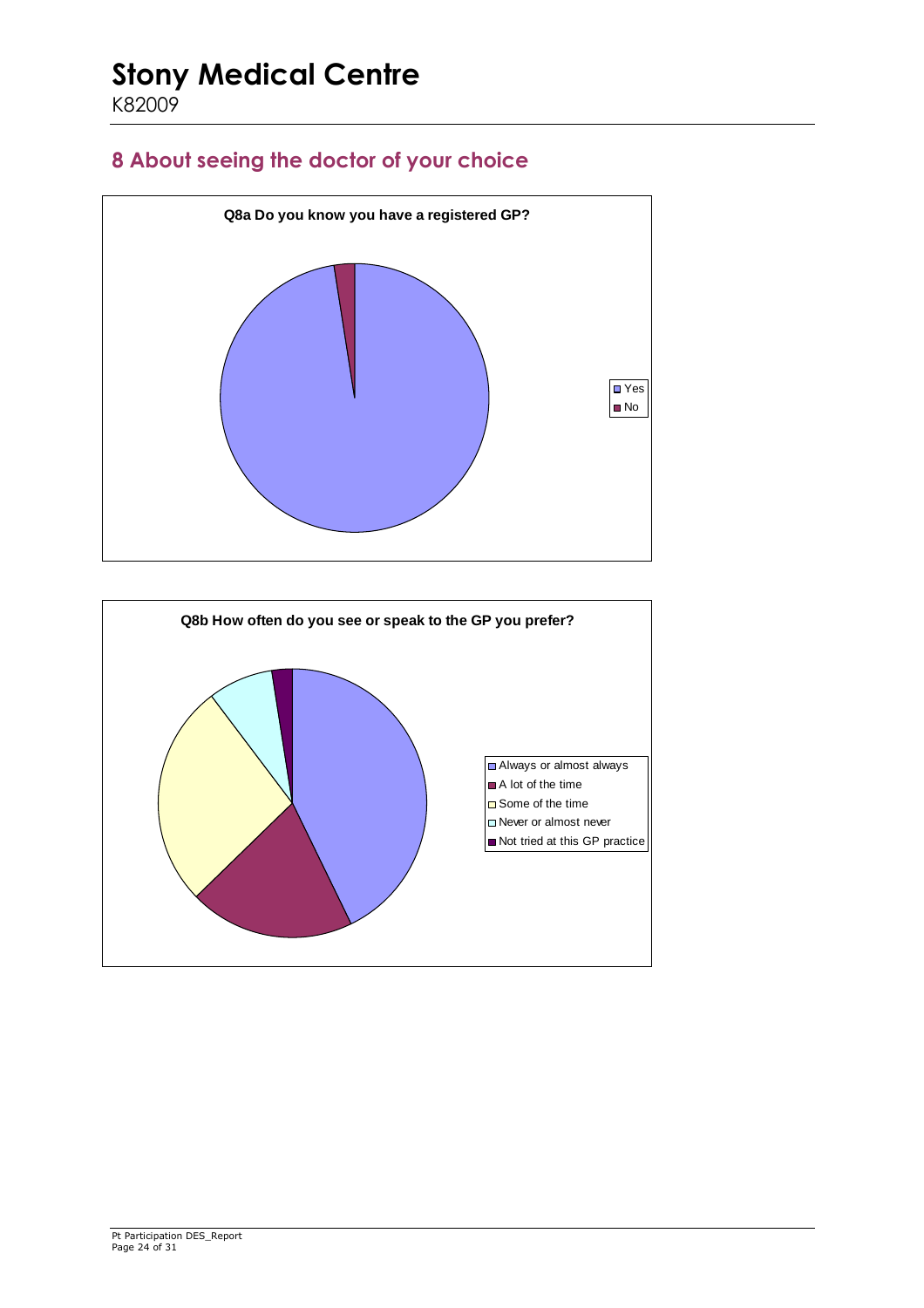### **9 How good was the last GP you saw at each of the following?**







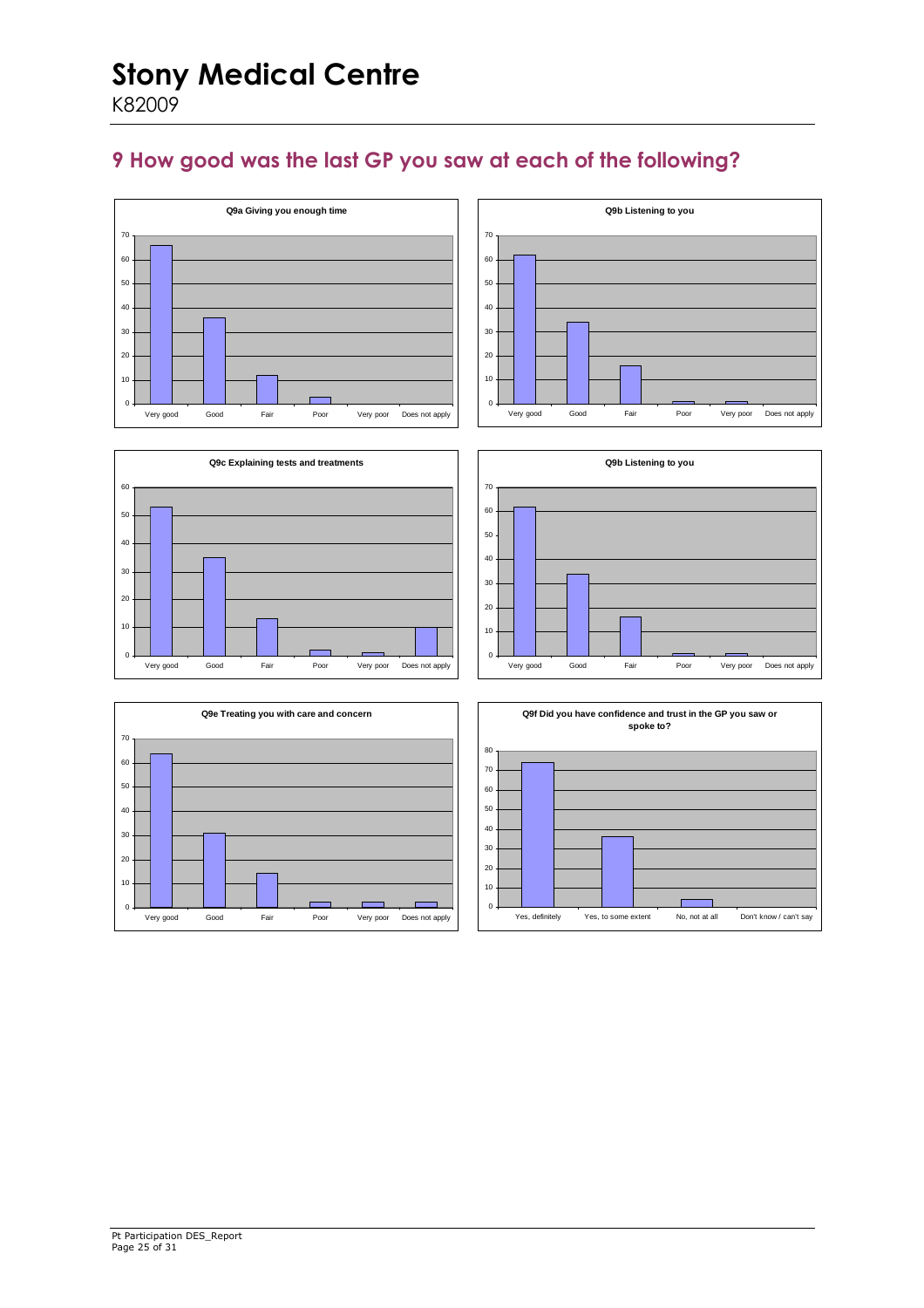### **10 How good was the last nurse you saw at each of the following?**

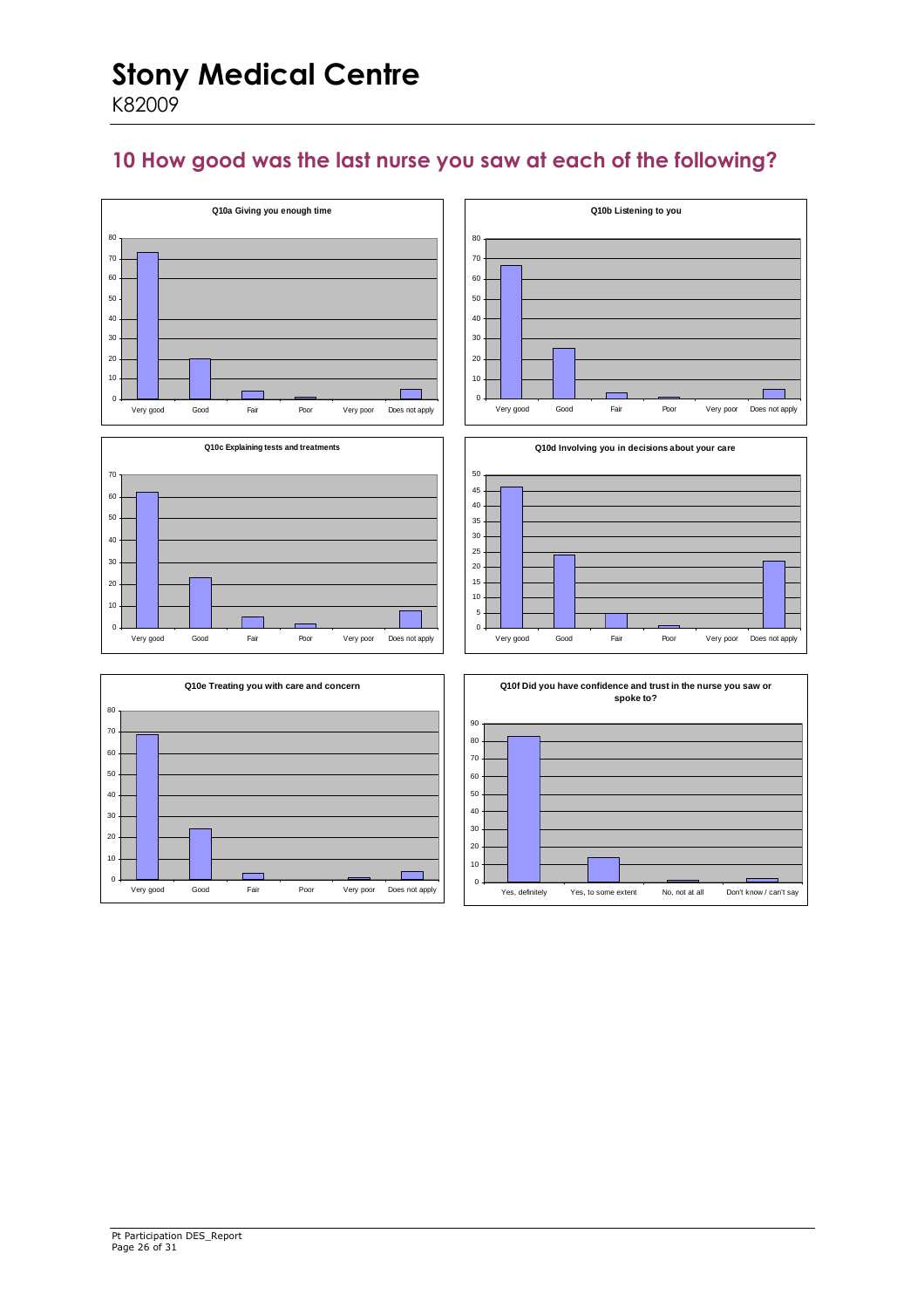### **11 About care from your doctors and nurses**

**Thinking about the care you get from your doctors and nurses overall, how well does the practice help you to:** 







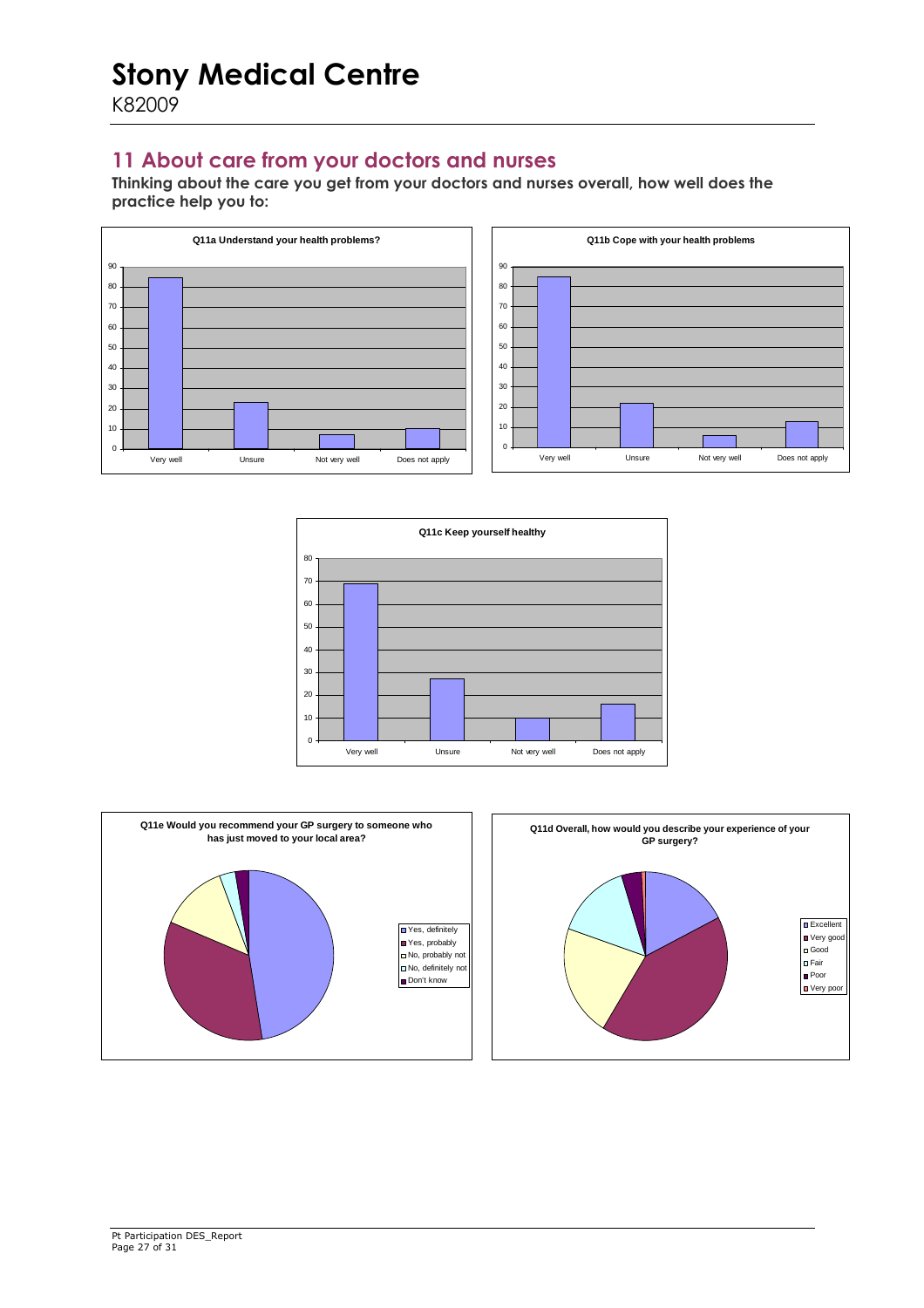### **12 It will help us to understand your answers if you could tell us a little about yourself**



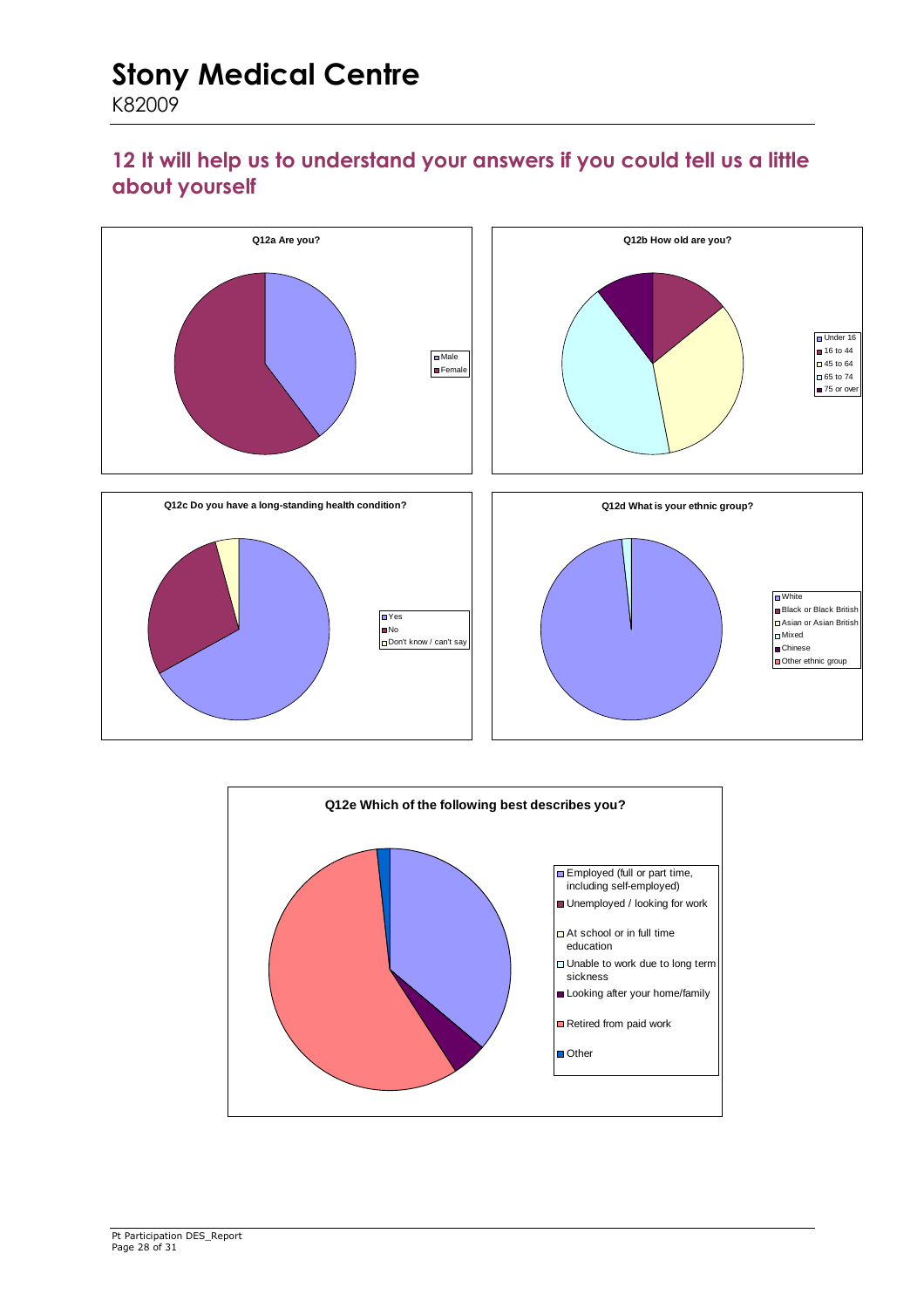### **Comments**

Some survey participants were kind enough to make comments. Although not all comments have been included within the survey we have attempted to summarise the general themes as follows:

#### **Areas of concern and/or for improvement**

#### **Staffing**

- There is a need for more staff on the reception
- A "more friendly" attitude from the reception staff would be helpful
- Some receptionists are aggressive and will only consider there own agenda, but some are really excellent
- The impression I always get that receptionists regard patients as potential timewasters.
- The system at the moment for the reception and booking an appointment isn't really working. I called only last week and waited 1 HOUR & 35 MINUTES+ (with SIX calls in front of me) to get through. When I eventually got through I was told that I could only be helped with one of the three things I needed help with. I'm not sure I have the answer, and I totally understand being customer service/receptionist can sometimes be a thankless task, which I try to remember when I call but to be honest, to hold on the phone for that long tested my patience to the limit
- Would prefer to SEE a GP when phoning for an emergency appointment rather than having a telephone consultation
- Constant change of registered doctor
- There seem to have been a lot of staff changes in recent months particularly with the GPs and I no longer feel that I know the doctors, that they know me and that it is worth getting to know them as they may move on. My registered GP left the practice at the end of January 2013 and I am still waiting for formal notification of my new GPs name (it is now the end of February) despite the fact that the practice has known about the change for several months. It makes me feel that patients are not very important to them.

#### **Appointments**

- Difficult to get appointments
- Bring back booking four weeks not two like now
- Disappointing that there is no 'emergency' appointments on Saturday
- Getting the appointment is the most unsatisfactory part for me as a patient
- Problems occur when trying to book a convenient appointment, for example, trying to get through from 8am for an appointment for the same day is very difficult. As I am working it makes it very difficult to be available for the doctor to call me back which has lead to missed calls back and forth.
- I have on occasions tried to book an appointment with the doctor who has requested I see them specifically on a date and that is extremely difficult either I have had to phone 2 weeks before the date I want and hope slots have been opened
- Forward booking
- I am very fortunate at the moment as I do not need to see the Doctor too often However the main worry, when I do need an appointment, is the ability to see the Doctor reasonably quickly (and especially out of hours). Once I've got to see her/him I have been treated very well
- I do not understand the appointments system, you can't book an appointment for more than two weeks ahead whereas I know that this can be done in other practices.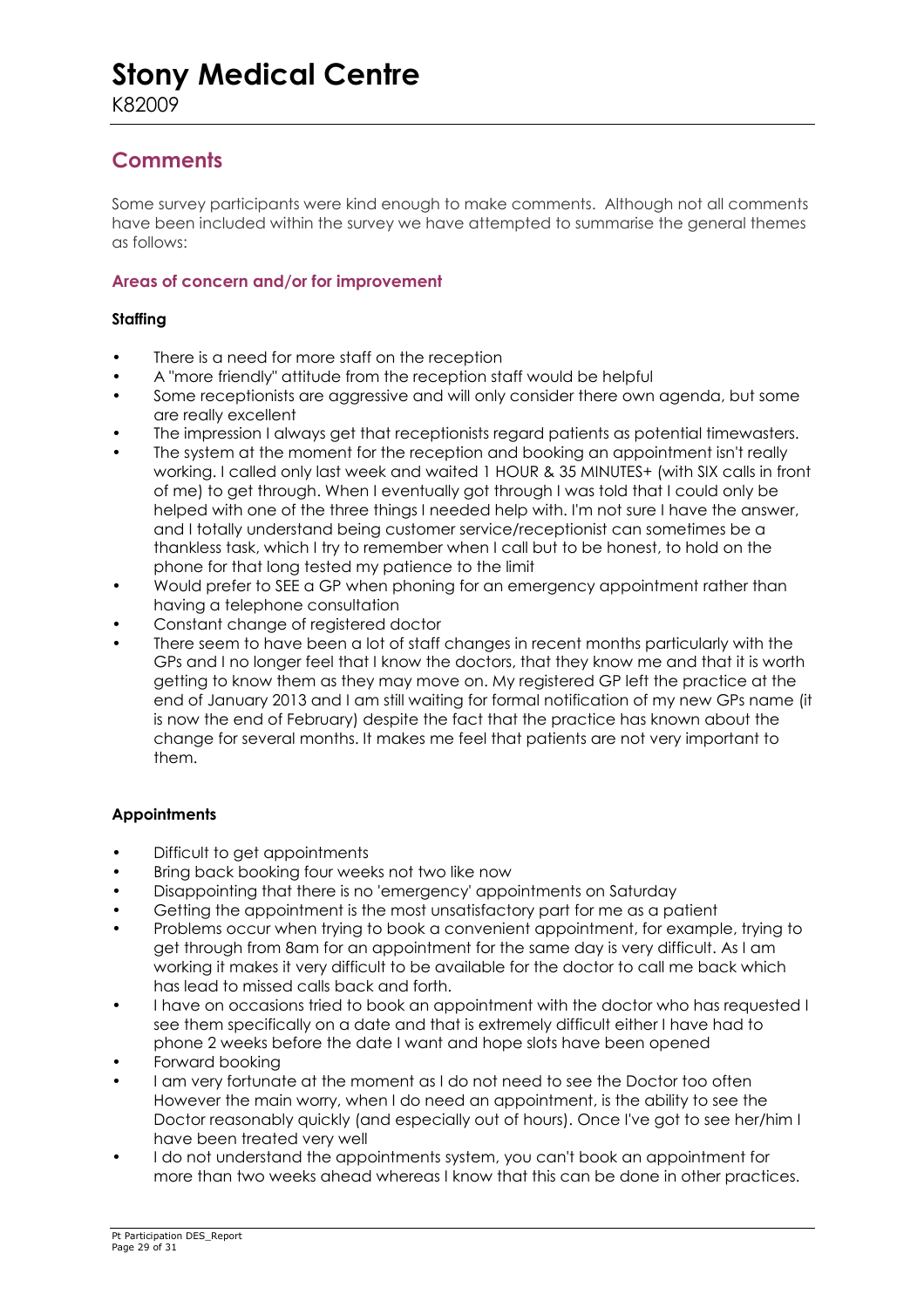Some of the receptionists have a very superior attitude. They should remember who pays their salaries - the tax payer.

I can't for the life of me see why non-urgent appointments can't be timetabled ahead in the same way as seeing a teacher or lawyer. You can't book more than 2 weeks ahead and when you try there are no spaces - and I'm not picky about whom I see.

#### **Systems & Infrastructure**

- Privacy at front desk
- I do not like having to explain to the receptionist the reason why I need to see a Doctor.
- When I was waiting for results from Hospital, 3 members of staff kindly 'phoned me to let me know they were available, which suggests some communication or recording system had failed.
- Would like to see more emphasis on preventive care.
- I would just like to have my repeat prescriptions sorted on time and given the correct medicines that I request.
- I don't think that the recent migration to the new computer system was handled very well. It meant that crucial records were not available at the time they were needed.
- I would like to be kept up to date with changes at the Stony Medical Centre, especially with Doctors who leave the Practice such as when my Doctor Samantha Howell moved to another practice, I was not notified and it came as a surprise and a disappointment when I was told by a third party.
- I would like to take a pro-active approach to impending old age. I would like to be able to email my GP with quick questions instead of attending surgery and to leave the decision as to whether an appointment is necessary to them.
- If doctor is going to 'phone me at home, I am only told which day. No idea of what time - not even am or pm.
- the surgery should fine people who do not attend or cancel their appointments
- The repeat prescription system seems to be having problems at the moment
- If the phone system could place you in a queue and tell you which number you were in the queue you would at lest know that you will be answered in order and not trust to pot luck if you can get through.
- Waiting area rather depressing could do with smartening up.

#### **Areas of praise**

As with the areas of concern and/or for improvement comments noted above not all the positive comments received are shown below, however these have been included for the purposes of balance and also to recognize that for a sizeable number of patients we are providing a good service:

- Apart from the telephone issue, this surgery (Stony Medical Centre) is the model of excellence.
- Busy practice but well run. If you have an urgent problem it is sorted.
- Doctors all fantastic.
- For a long time I had a GP who was off sick a great deal and the care I received then was poor. Since I have been allocated a new GP things have improved greatly.
- Generally I feel there has been an improvement in the general efficiency of the practice in the last few years.
- With regards to receptionists almost all are polite and helpful.